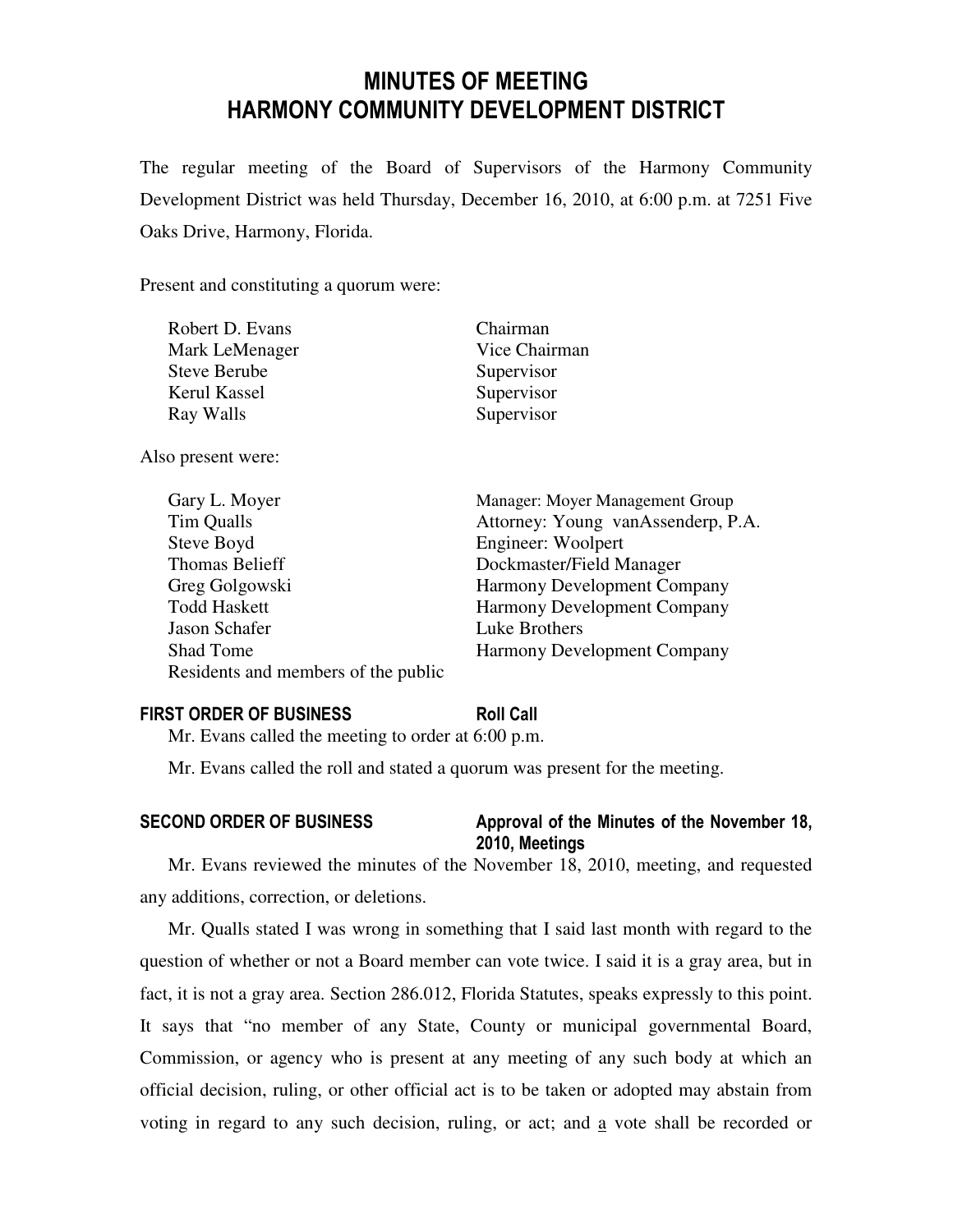counted for each such member present..." So the law is very clear that you may cast a vote. I request that this information be included in these minutes to clarify that.

Mr. Berube stated to expand on that statement, you must cast a vote.

Mr. Qualls stated that is correct. You can only abstain if there is a conflict of interest. There is a duty to make a decision on items that are brought before the Board.

Mr. Moyer stated if there is a conflict, then you are required to fill out a form provided by the State that is attached to the minutes of the meeting in which you abstained.

Mr. Walls stated I was not looking to vote twice on the matter. I was just unclear on the procedure.

> On MOTION by Mr. LeMenager, seconded by Mr. Walls, with all in favor, approval was given to minutes of the November 18, 2010, meeting.

# THIRD ORDER OF BUSINESS Subcontractor Reports

#### **A. Landscaping – Luke Brothers**

Mr. Schafer reviewed the monthly landscaping report as contained in the agenda package and is available for public review in the District Office during normal business hours.

Mr. Schafer stated we started mulching this month. We started detailing and mulching the small interior parks first. Our tree trimming crew is moving through the community at a good pace and I think we will need until the first week of 2011 to finish this work. We have a little more work to complete for sod replacement since some of the new sod sustained frost damage. We sprayed herbicides and fertilizer prior to the frost. We had a pretty good month and our crews are working more efficiently. We enlisted the help of Mr. Bill Tullos from John Deere for our irrigation problems and the leaks we were having. We installed a reader on the mainline that will read fluctuations in the pressure for one or two weeks. That will tell us what is going on with the pumps. The supply seems to be fine but the pressure seems to be too high, causing the pipes to break.

Mr. Walls asked if we find that there is a pressure issue, what will it take to fix that?

Mr. Schafer stated Mr. Tullos seems to think that they are not calibrated correctly. He has been communicating with Toho Water Authority to help resolve this issue.

Mr. Berube stated the water was off earlier today and they ran it on boost, and they had some other problem. I am talking directly with the plant director, as a result of our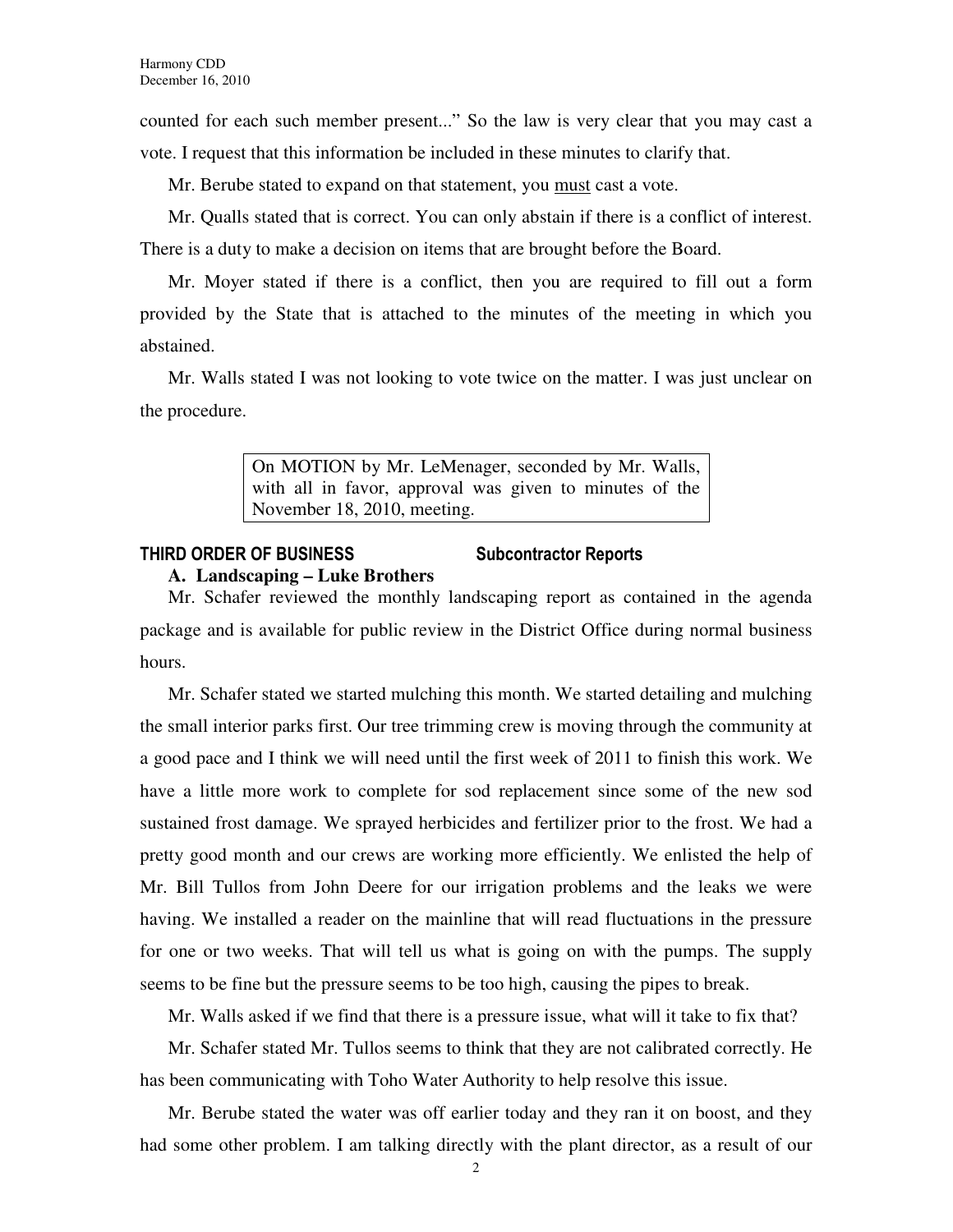meeting last month, and we have a lot of invoices for broken water lines. I saw some of the fittings outside your office where the plastic piping is literally being cracked apart from what appears to be surging pressure.

Mr. Schafer stated that is caused by air pockets. If the water is going on and off, where you lose pressure and then you gain pressure, air pockets get jammed into the T and it will literally shatter and crack the fitting and the pipe. Mr. Tullos is concerned that they are not calibrating it correctly or that they are turning it on and off incorrectly. He explained to us that there is a pump that will bring pressure up gradually where you do not have that surge. Mr. Tullos would like to take these readings for a week or so to see if we continue to have those types of problems, before he talks further with Toho Water Authority. These parts need to be taken apart and cleaned out annually or bi-annually, and if that is not done on a regular basis, the pressures will surge. We are in step one to figuring out the problem.

Mr. Haskett stated the goal is to have a data base of information so that we can take it to Toho Water Authority and ask them how they are going to fix it, showing them the damage it has caused. So far, we have spent about \$5,000 in repairs, including this month.

Mr. Schafer stated we are anxious to resolve this. A couple months ago when it was so dry, we had to irrigate three days a week and our focus was getting the water back on and keeping the water flowing.

Mr. Berube stated I am happy to participate in your conversations with Toho Water Authority when you are ready. I sent an email this morning, and 15 minutes later, I received a response, so they are paying attention. It appears as though the pump did not fail but the pump controller, based on the email. You may be headed in the right direction. They put the water on the booster pump this afternoon to get the water back on, so it has been running at a lower pressure.

Mr. Schafer stated we put the reader where we have had the most leaks, which is at Cat Brier in front of the golf course. There have been eight or nine Ts that have broken in that area.

Ms. Kassel stated that is the oldest irrigation in the community.

Mr. Schafer stated most months, we had one or two Ts that cracked and you could see a pinhole where the water was leaking. So we went from that scenario to where the pipes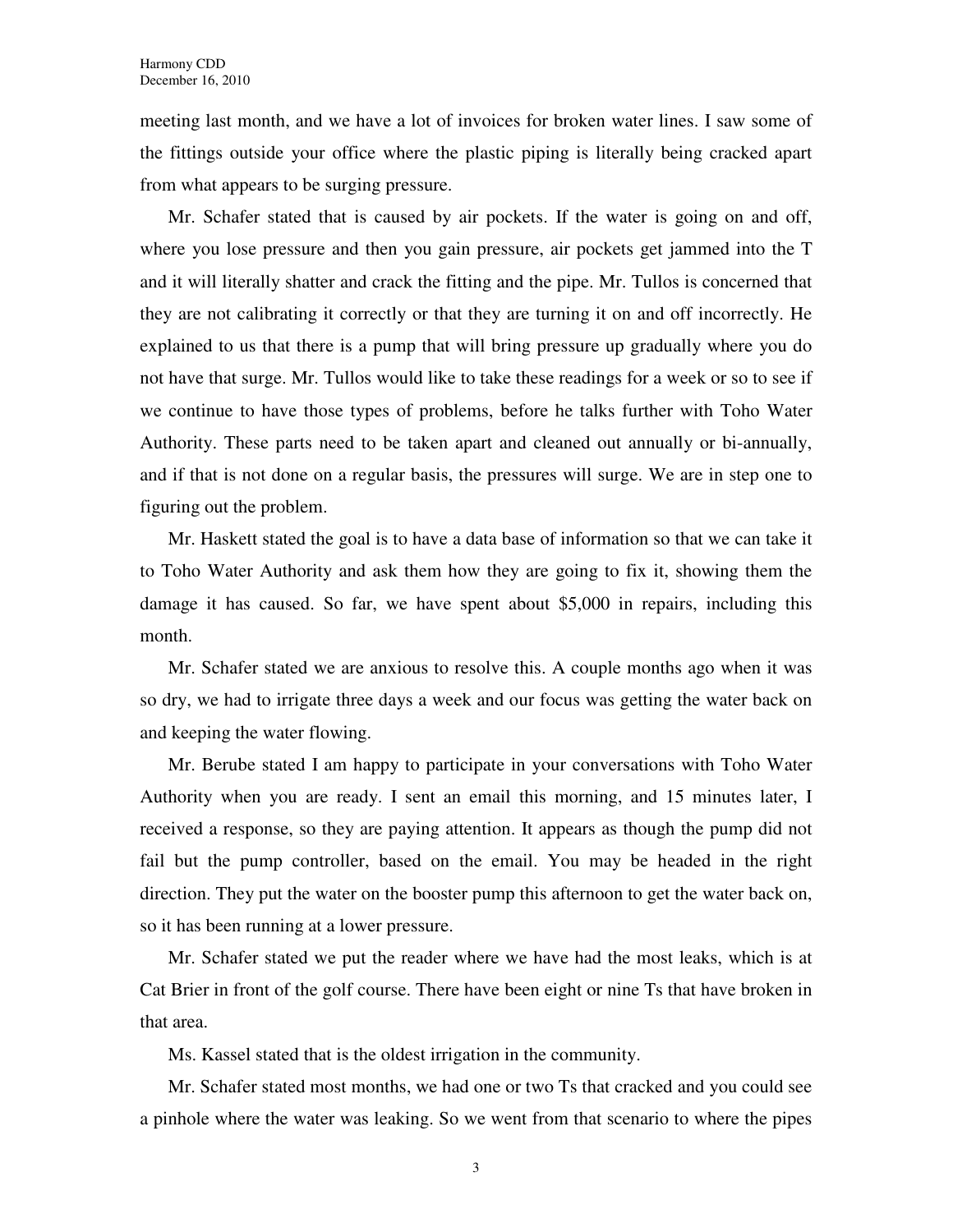just shattered three at a time every week for a period of time. Something definitely changed, and we are not sure that what they said they fixed before actually was fixed. We had two leaks right after they said they fixed their problem.

Mr. LeMenager stated you invoiced us for installation of bedding material on various beds. Are we following the plan that Mr. Tim Nicholson, Ms. Kassel, and Ms. Pam LeMenager put together in terms of the plants that we are using in the beds?

Mr. Schafer stated yes, with the exception of one area on Cat Brier. There was one variety that we just cannot find so we made a substitution.

Mr. LeMenager asked was that done to Ms. Kassel's satisfaction?

Ms. Kassel stated I have not seen it yet.

Mr. Haskett stated this was not a recent installation; it was in September or October.

Ms. Kassel stated yes, it was done to my satisfaction.

#### **B. Aquatic Plant Maintenance – Bio-Tech Consulting**

Mr. Golgowski reviewed the monthly aquatic maintenance report as contained in the agenda package and is available for public review in the District Office during normal business hours.

Mr. Golgowski stated last month, the Board requested that Bio-Tech provide a proposal for additional plantings for the ponds, which I distributed to everyone including a map with green striping showing the planting areas. They are proposing plantings for Pond 33, which is at the edge of the Estates, the north and east edges; Pond 26, which is behind Long Pond and the dog park, the south and east edges; Pond 20, just west of the Ashley Park neighborhood, east edge; Pond 23, just west of the main entrance to Harmony, the east end of the pond; and Pond 14 at Five Oaks and Cat Lake, the east and southwest edges. The plants to be used are proposed to be the same as they did before at the same prices. There is about 4,400 lineal feet in total, about 1,545 at \$1.20 per plant for a total price of \$1,854.

Mr. Berube stated we have 34 ponds and the request was to stay primarily in the residential areas. It appears this proposal is only for five ponds.

Mr. Golgowski stated they planted five or six ponds the first time.

Mr. LeMenager stated I do not remember which ponds we approved the first time.

Mr. Berube stated I would anticipate a price break at 2,000 plants, and we are 75% of that figure, so I would prefer to plant 2,001 plants to receive a price savings. Last time we purchased over 3,000 plants, and it made a difference but it was not the explosion of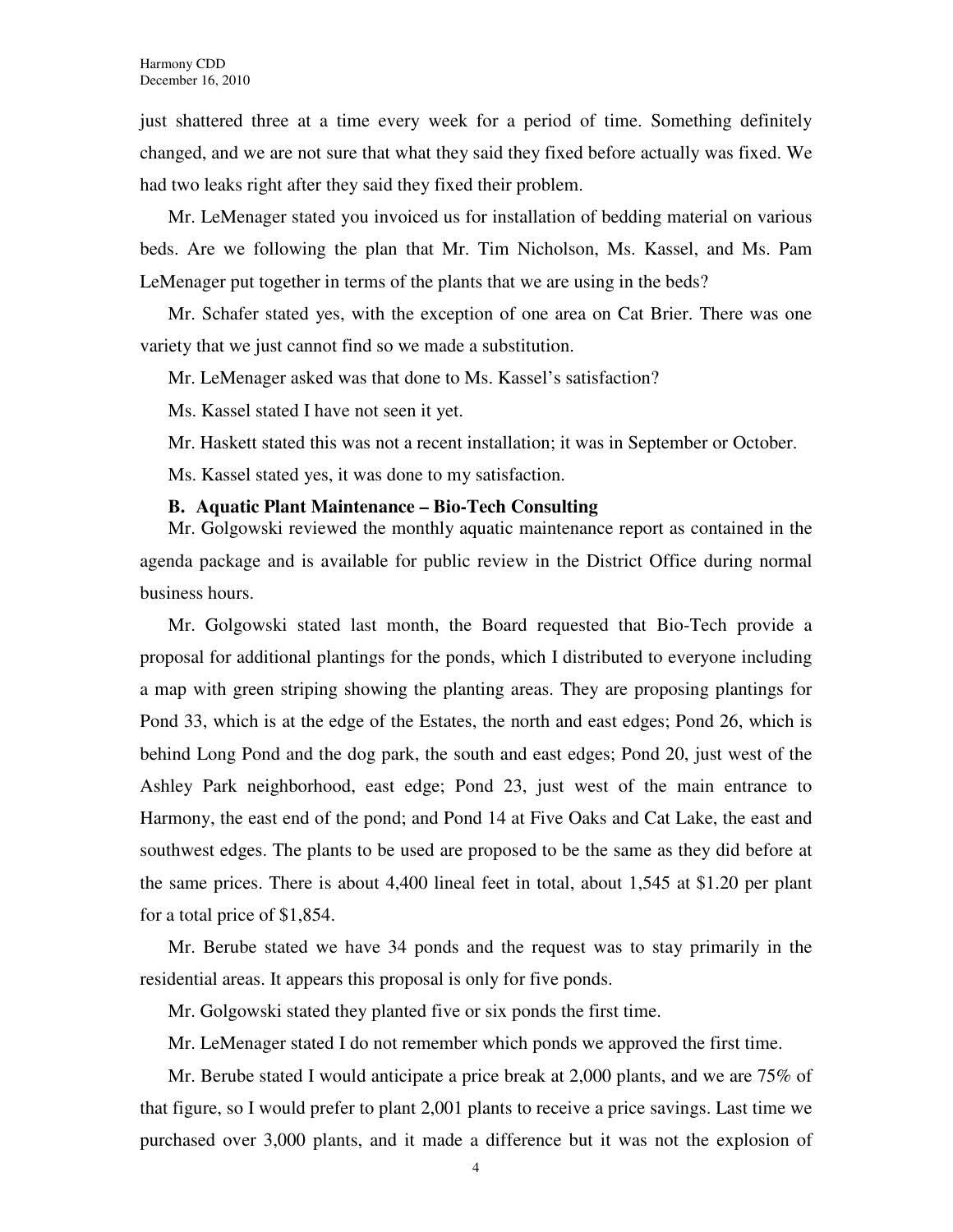color that I anticipated. I would like to install more plants and get a lower price with more coverage. Last time we spent \$3,150 and we have money in the budget for this purpose. We are trying to accomplish something and make the ponds look better by taking care of these excess nutrients.

Mr. Golgowski stated the ponds that were previously planted were 32, 27, 24, 30, 10 and 18.

Ms. Kassel stated Pond 18 was a particularly difficult pond to treat.

Mr. Golgowski stated that is correct. This proposal will take care of most of the neighborhood ponds.

Ms. Kassel asked when Pond 27 was planted, did they go around most of the pond or did they go west?

Mr. Golgowski stated they did the north bank of all those ponds.

Mr. Walls stated I would like to know the rationale for choosing these particular ponds. Is it because we are having problems with these ponds? To what end are we providing these plantings?

Mr. Golgowski stated there are several reasons for planting these ponds: aesthetics, water quality treatment, and wildlife habitat.

Mr. Berube stated in the summer, you see the algae growth, and we attribute that to excess fertilizer getting into the water. There is no easy way to get rid of that excess fertilizer and eliminating algae except for installing more plant material to soak up the excess fertilizer. Our thought process was that if we have more of these plants along the edges of the ponds, when the mat of algae does show up, there is already plant material in the pond, so the algae get soaked up in the plants instead of staying on top of the water or along the grassy shore.

Mr. Walls asked have you seen an improvement in that respect in the ponds that have already been planted? Have you seen fewer algae blooms?

Mr. Golgowski stated the plants have had an effect on the pond to where you do not notice the algae.

Ms. Kassel stated it is early in the year, and the idea is to install small plants. It will take three or four years for them to really have an effect.

Mr. Walls stated I understand. If that is the primary purpose, should we wait for results before we continue adding more plants?

5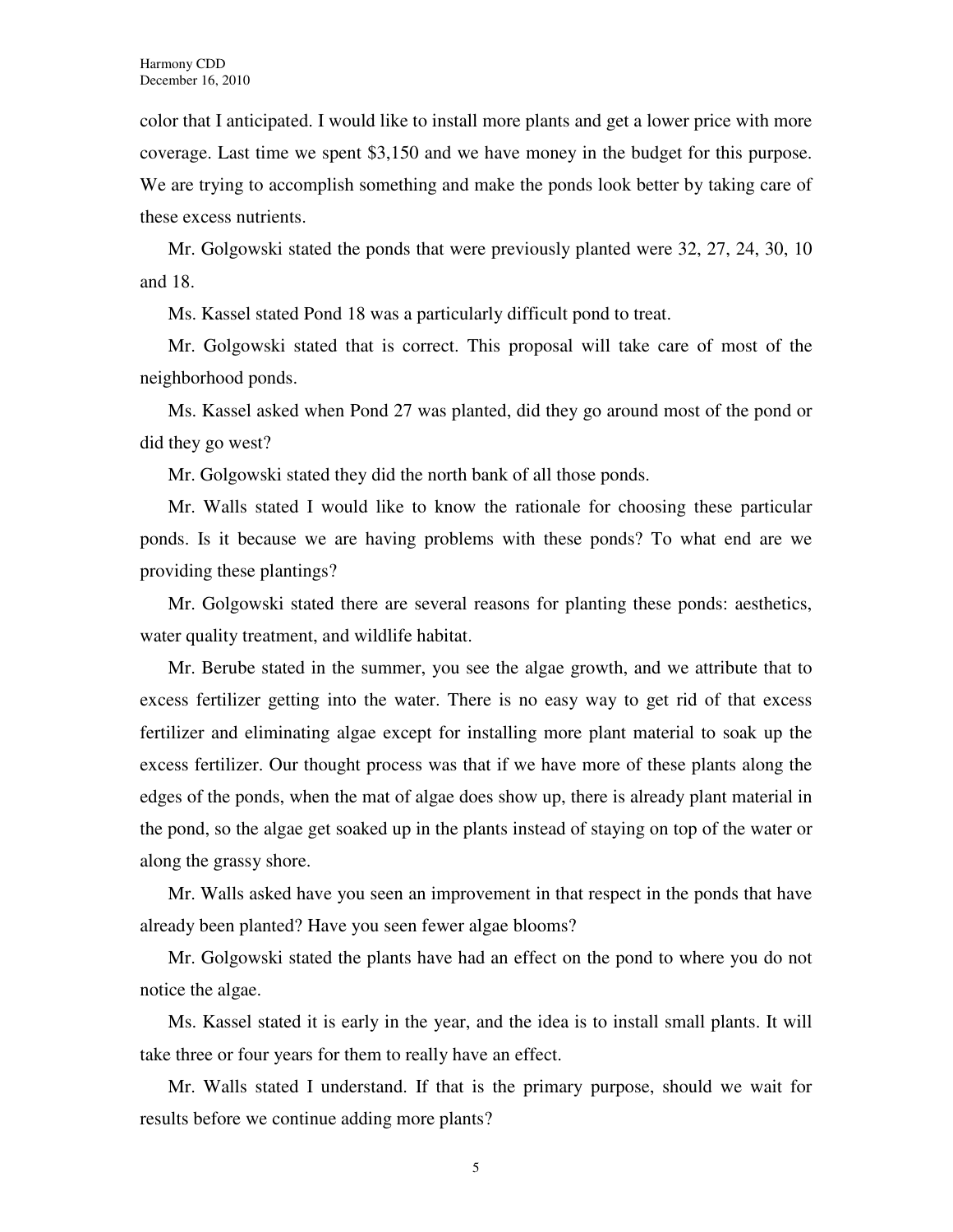Mr. Golgowski stated the idea is, with all those nutrients going into the ponds, something is going to grow. You will either get algae or you can direct those nutrients toward more desirable plant material.

Mr. Berube stated if we have healthy plants that survive, some of the noxious material will not grow. Your question is very valid: what have the results been to date? It is speculative at best. I think it is a small amount of money.

Mr. Walls stated if we say that it is for aesthetic purposes, I am fine with the dollar amount.

Mr. Berube stated the ponds look better than they have in the past.

Ms. Kassel stated the idea of doing the plantings is to reduce the amount of treatment that will be necessary in the ponds by creating a better ecosystem that would not support algae and plants that need to be removed.

Mr. Walls stated I want to see measurable results. In the interim if we say that we want to plant them for aesthetic reasons, I am fine with that.

Mr. Berube stated the immediate result is that it provides better aesthetics and in the long term, it provides better water quality. At some point, we can eliminate the expensive process of someone going around the pond in a boat spraying chemicals in all these ponds. I have a hard time with that because we continue to do that month after month in a community that is supposed to be environmentally friendly. I am not sure we gain anything from that. If we get a brown mat or algae on the surface, then that is what we have. I am not sure we are getting anywhere toward the end gain, yet we continue to spray chemicals into the water. They are supposed to be safe, but at one time, DDT was thought to be safe. Hopefully the plants will enable us to eliminate constant treatment of these ponds with artificial ingredients. If I could, I would stop treating them today altogether because I am not sure we receive a good gain from it.

Ms. Kassel stated I do not think it is appropriate at this point to say we want to see results first. That was not the expectation going in; we knew it was going to take three to five years before we started seeing any kind of measurable results in terms of pond treatment or the reduction of algae.

Mr. Walls stated that is fine if we are using that as our rationale. It is a reasonable question.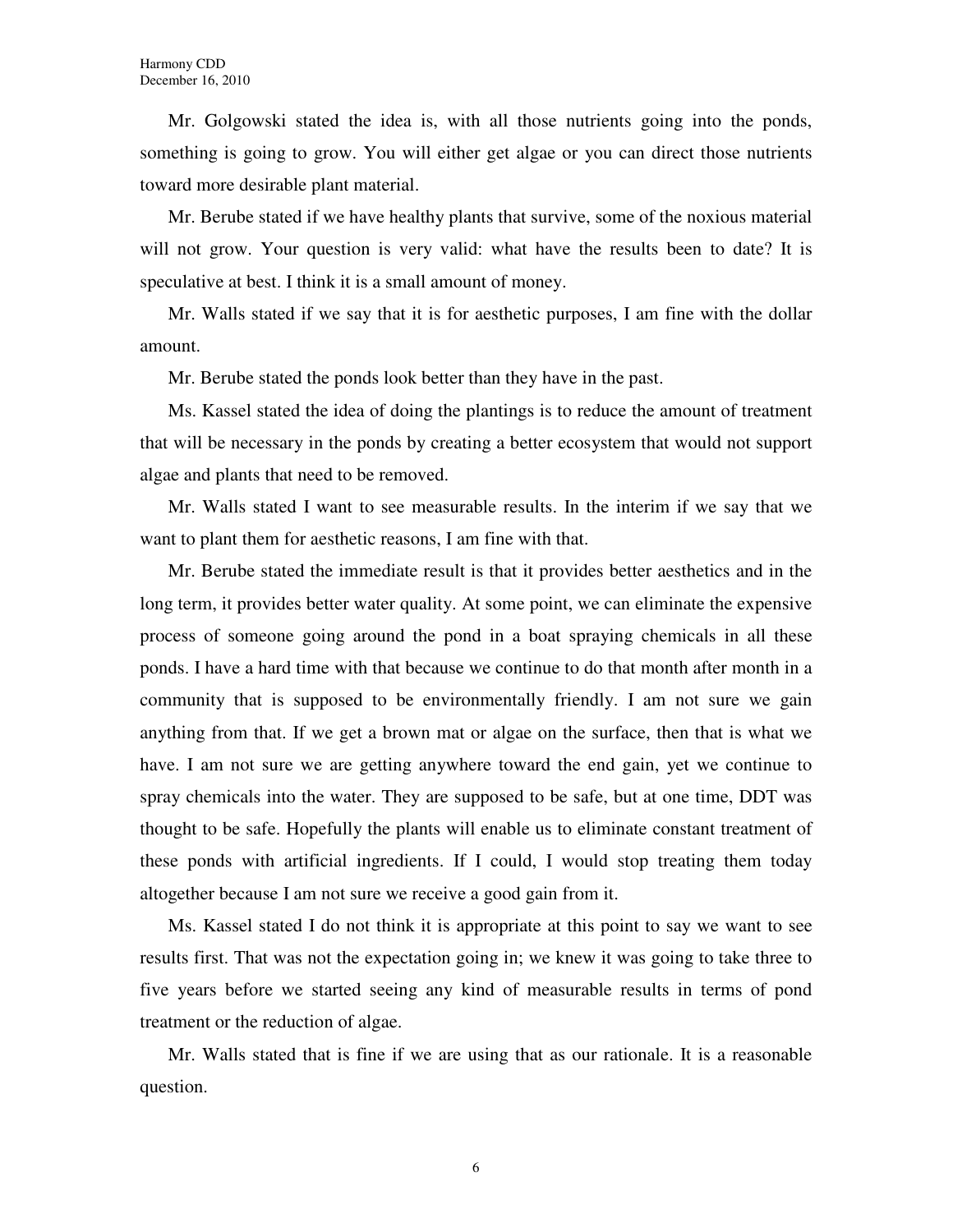Mr. Berube asked do we want to have them install 2,000 plants to get a lower price and let Mr. Golgowski choose where the additional plants will be installed?

Mr. LeMenager stated I would support that. If you do the math, we would be adding about 400 plants, and half of those would probably be free with the discount.

Mr. Berube stated I think we should get enough for a price break. The last time, we installed 3,000 plants, and the impact was limited, at best.

Ms. Kassel asked what about Pond 21 or Pond 22, which are along Five Oaks Drive and are across the street from residences?

Mr. Golgowski stated Pond 22 has already been planted by volunteers and it has quite a few plants. Pond 21 might be similar.

Mr. Evans asked what about some of the other ponds from a necessity standpoint?

Mr. Golgowski stated some of the outlying ponds, like 31 and 34, are fairly new ponds and there is nothing going on.

Mr. LeMenager stated you cannot see Pond 31 unless you physically walk over to it.

Mr. Berube stated I have been by that pond a number of times and it is remarkable that there is no weed growth and no algae. It is a pristine pond and is nice and clean.

Mr. LeMenager asked is the golf course a culprit with respect to fertilizer? These ponds are all interconnected. What about Pond 1? That is a central pond and everyone drives past it. I do not know if runoff from the golf course is a major source of the fertilizer.

Mr. Berube stated some of it is coming from when we spray fertilizer into the streets.

Ms. Kassel stated one of the worst ponds is one that they are proposing to do now, 26, which is behind the dog park. There is no golf course property near that pond; it is all residential. I agree that it is more cost effective to purchase more plants.

Mr. Evans asked do we want 2,100 or 2,500 or some other number?

Mr. Berube stated if we go to 2,100, that is an additional 500 plants.

Mr. Evans stated let us give them some definitive direction and provide a number not to exceed for the number of plants and direct them to find a location for the additional plants.

Mr. Berube stated I suggest 2,100, which is over 2,000 and will give us a price break.

Ms. Kassel stated I drove past Pond 1 and noticed that it was pretty sparse, that most of what we had planted had not flourished there.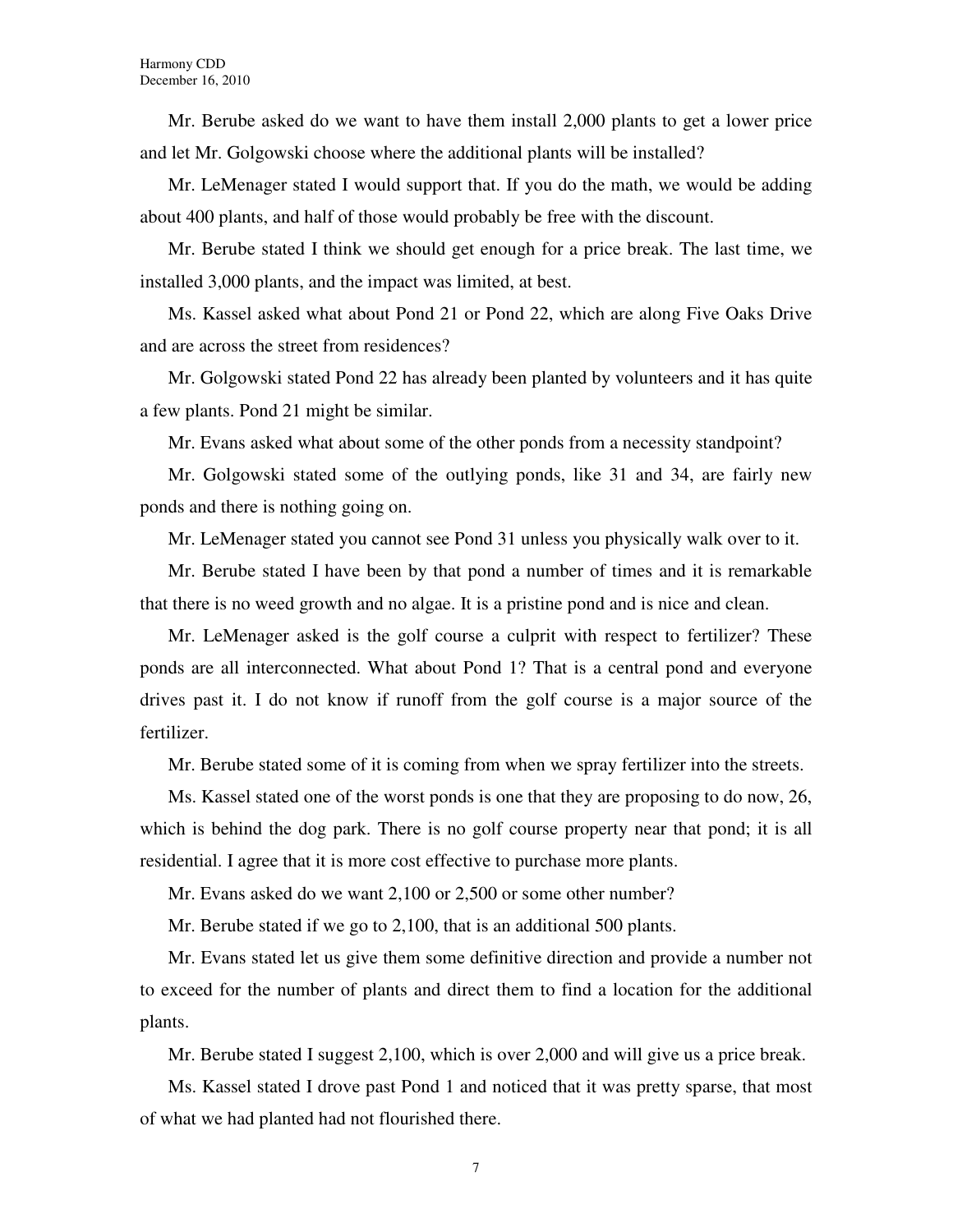Mr. Golgowski stated we put in a lot of spikerush in the northeast corner.

On MOTION by Ms. Kassel, seconded by Mr. Berube, with all in favor, approval was given to the proposal from Bio-Tech for additional pond plantings, increasing the number of plants not to exceed 2,100 but at least 2,000 at a lower unit cost, with final locations to be determined by Mr. Golgowski.

#### **C. Dockmaster/Field Manager – Buck Lake Boat Use Report**

Mr. Belieff reviewed the monthly boat report as contained in the agenda package and is available for public review in the District Office during normal business hours.

Mr. Belieff stated the motor in the small pontoon boat was installed and it is working well. I did not install the new batteries since the old ones were working fine. Next month I will upholster the seats, so it will not be available for a short timeframe. Right after that, I had some problems with the solar boat and it was out of commission, and I wonder if the Board would consider selling it. We did some major work on it, but no one has used it since and for quite some time before the work was done. This time, it is something in the computer as well as the batteries because they are not charging. I have not researched it fully.

Mr. LeMenager stated I do not support spending any more money on a boat that no one uses. Even when it did work, my understanding is that it did not have enough charge to get you out and back. The boat was a good idea but it did not work very well.

Mr. Berube asked does that boat have a separate charger?

Mr. Belieff stated yes but it is not charging the system.

Mr. Evans asked does it have any salvage value? Is there a market for something like this? Could we get \$100 or \$1,000? Do we have to pay someone to come and get it?

Mr. Belieff stated it would cost \$12,000 brand new.

Mr. Golgowski stated we could sell it on eBay. It would be a specialized market of people who would be interested in this.

Mr. Walls asked what is the procedure for disposing of District property?

Mr. Moyer stated the Board would have to declare it as surplus property and authorize that the District dispose of it. We used to run an advertisement in the newspaper that there is a boat for sale and list the specifications, and we will receive sealed bids until a certain date, when Mr. Belieff can open the bids and sell it to the highest bidder.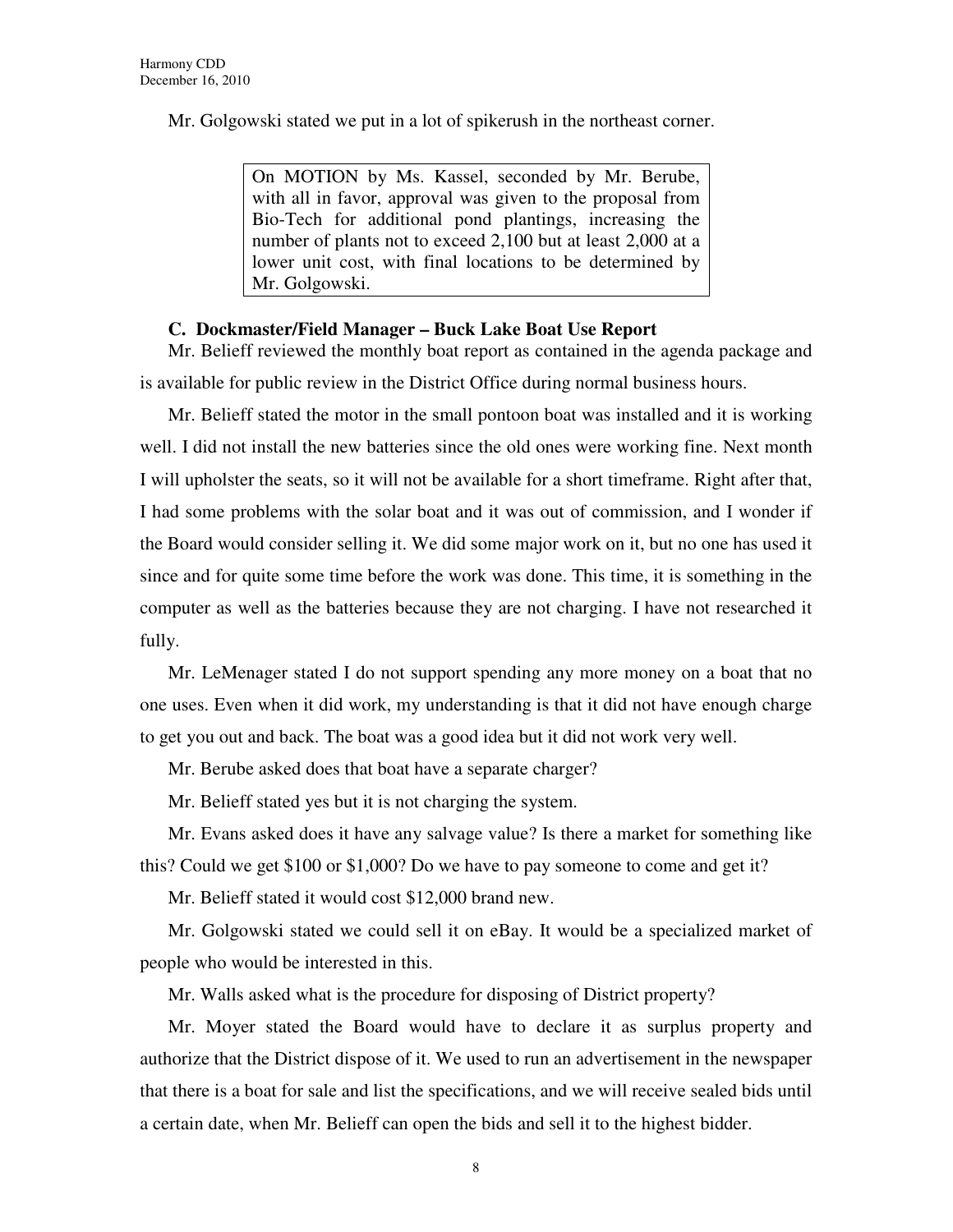Mr. Berube stated I do not have a problem selling the boat, but I would like a chance to see if I can at least fix it.

Mr. Evans stated you could try to fix it and then sell it.

Mr. Berube asked is it in the water or out of the water?

Mr. Belieff stated it is out, but that boat does not have its own trailer.

Mr. LeMenager stated it never gets used anyway.

Mr. Berube stated it will be worth more if it works.

Mr. LeMenager stated I totally agree.

Mr. Berube stated if it is salvage, then it has no value. If it is a simple capacitor or something that needs fixing with minimal cost, then we can sell it.

Mr. Belieff stated if you sell the solar boat, you can consider purchasing another boat that fits in with the needs and interests of the community better.

Mr. Berube stated we will not get that much money out of this boat, but we might get enough for a couple life jackets. I will try to get it working.

> On MOTION by Mr. Walls, seconded by Mr. LeMenager, with all in favor, approval was given to designate the solar boat as surplus property and to authorize the District Manager to sell the solar boat.

Mr. Walls asked how is the new employee coming along?

Mr. Haskett stated Mr. Rick Druckenmiller started December 8, 2010, and his hours right now are Tuesday through Saturday from 8:00 a.m. to 5:00 p.m. His hours will change in the summertime to start later in the morning and stay later during daylight hours. He is learning the area and so far, we have not had any issues. He is doing a great job.

Mr. Walls stated I know his primary responsibilities are maintenance and trash removal. Will he also work with the boats?

Mr. Haskett stated he will be cross training to do that so he can cover for Mr. Belieff's vacation and other time off. We would still like to have him serve as assistant dockmaster periodically.

Mr. Walls stated the boats are currently not available on Tuesdays and Wednesdays, but Mr. Druckenmiller will be here those days. I would like to see the boats available every day of the week.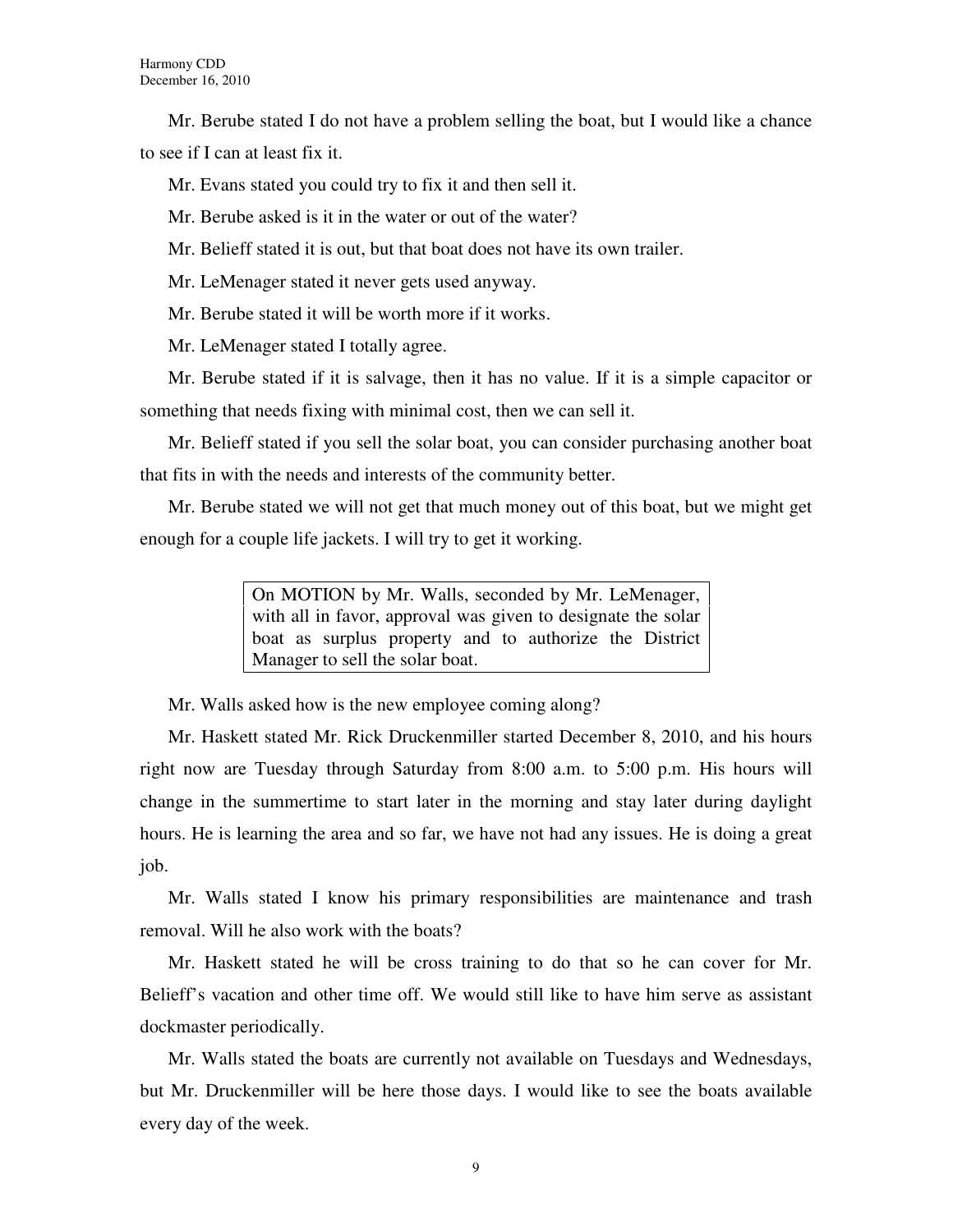Mr. Berube stated the lake is closed on Tuesdays.

Mr. Haskett stated the job description that we wrote includes that he will be cross trained for the boats. It was our thought all along that the primary purpose of this employee is for maintenance, trash, and cleaning restrooms. Once he gets a handle on all his duties, he will not have much time for boats. He can provide a little coverage, but not full time.

Mr. LeMenager stated I saw some comments on the Yahoo group about trash. Is that because he was not hired soon enough?

Mr. Haskett stated he just missed one of them; it was his first day.

Mr. Berube stated I have had several interactions with Mr. Druckenmiller and I am very impressed with him. If you ask him a question, he is ready with a response. He is proactive and carries a clipboard to make notes of everything he sees that needs to be done. He seems to have the skills. He has several big projects coming and he does not seem afraid to work. My contemplation of this proposal was that we included the salary that was assigned to the assistant dockmaster, and I thought he would backup Mr. Belieff on his days off. He will have a lot of things going on right now learning all his responsibilities.

Mr. Walls asked is it part of our license agreement for the lake that it has to be closed one day each week?

Mr. Tome stated yes, the agreement does not specifically indicate that it has to be Tuesday, but it has to be closed one day a week.

Mr. Berube stated as it turns out, it is Tuesday and Wednesday each week.

Mr. Walls stated so we have room to add a day. I want to give Mr. Druckenmiller time to get acclimated to his job and duties, but I want to work toward the goal of opening the lake on Wednesdays.

Mr. Berube stated we figured \$10,000 on the utility vehicle and Mr. Haskett did a great job finding one for \$7,700, which allowed us to purchase the storage trailer to house the utility vehicle, still staying within the \$10,000. It is a nice vehicle and Mr. Druckenmiller seems to be enjoying his work. After the Luke Brothers party last week, Mr. Druckenmiller was right there picking up trash and emptying trash bags. He was on top of things and he seems to be a good fit.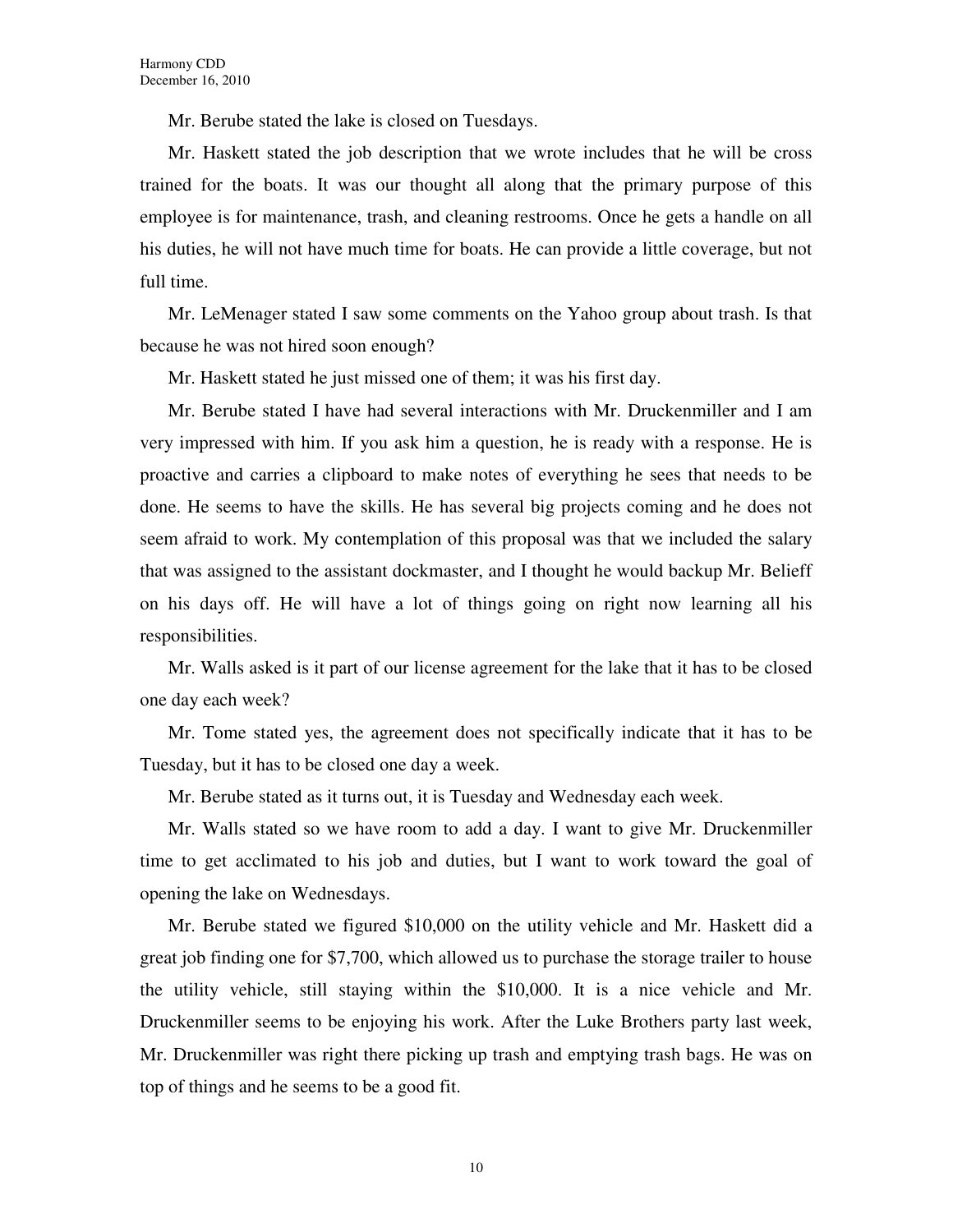Mr. Haskett stated we will invite him to your next meeting so that we can introduce him to you. He had another engagement for tonight.

#### FOURTH ORDER OF BUSINESS District Manager's Report

#### **A. Financial Statements**

Mr. Moyer reviewed the financial statements, included in the agenda package and available for public review in the District Office during normal business hours.

Mr. Moyer stated through today, we have received 45% of our non-ad valorem assessments, and last year at this time we had received 42%, so we are on target for what we expect to receive at this time of year.

#### **B. Invoice Approval #128 and Check Run Summary**

Mr. Moyer reviewed the invoices and check summary, which are included in the agenda package and available for public review in the District Office during normal business hours, and requested approval.

> On MOTION by Mr. Walls, seconded by Ms. Kassel, with all in favor, approval was given to the invoices as presented.

#### **C. Public Comments/Complaints**

Mr. Moyer reviewed the complaint log as contained in the agenda package and is available for public review in the District Office during normal business hours.

Mr. Moyer stated Mr. Walls sent us an email from a resident who had questions on putting up signs relative to picking up after your dog. The Board had previously discussed this issue, and you decided not to install signs. I wanted to highlight that request so that the Board can consider if you want any signage for that purpose.

Mr. Walls stated the resident contacted me and she is having trouble with a park near her home with people not picking up after their dogs. She also called the District office to ask for a sign, and the response she received was that the Board had discussed this issue previously and did not install any signs. The reason I brought it up was that on the comment log, it indicates that there was a decision made not to install a sign. I wanted to clarify this so I talked with Ms. Burgess. She indicated that staff is looking for direction on how to handle these types of situations in the future. Either we say no signs, or we consider them on a case-by-case basis, or we give staff authority to install signs where necessary.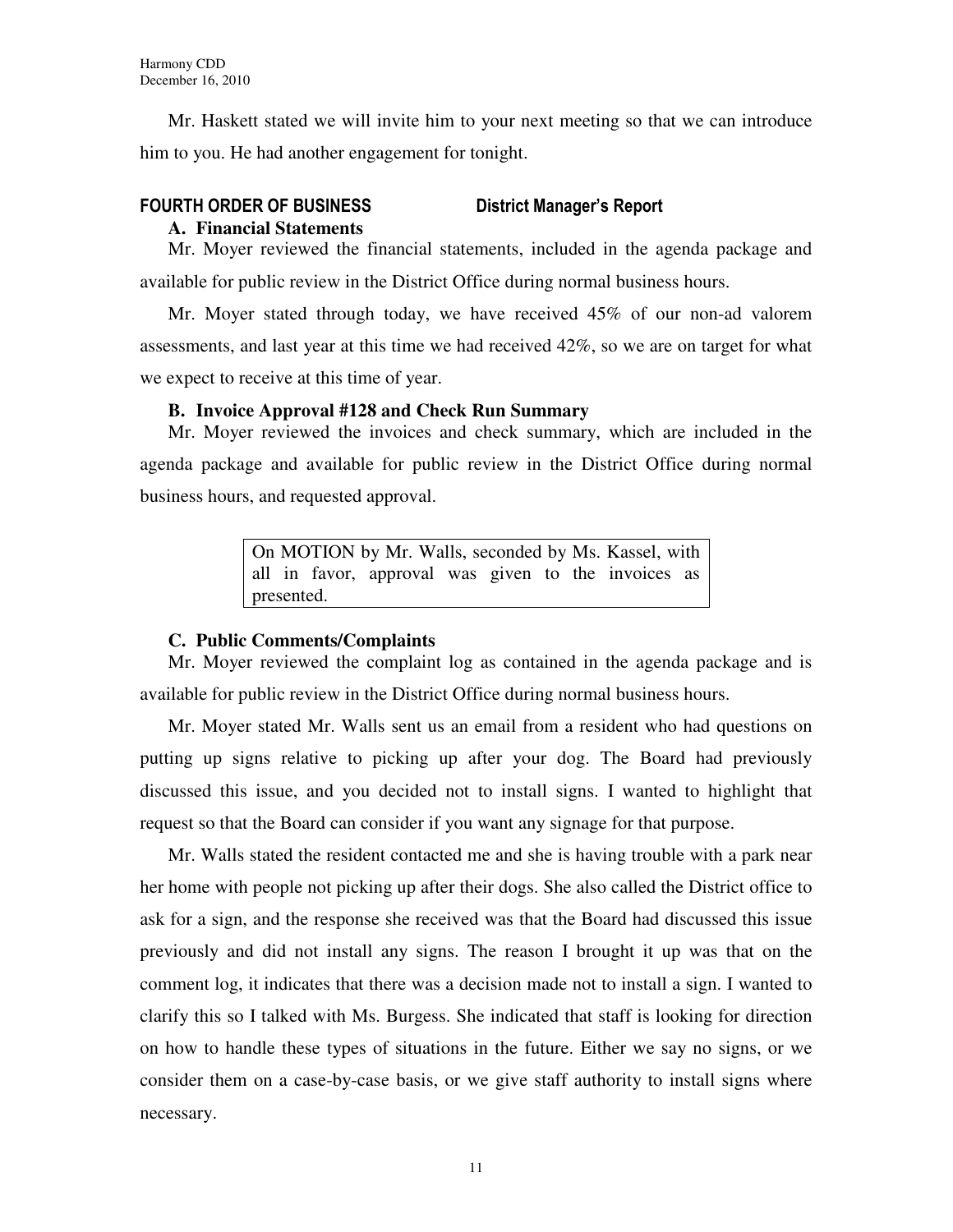Mr. Berube stated she posted this on the Yahoo group. The pocket park that she is talking about is in the alleyway on Buttonbush Loop. Is there a doggie pot in that park?

Mr. Haskett stated yes, there is one there.

Mr. Walls stated she said that the problem is happening right next to the doggie pot where people are not picking up after their dogs.

Mr. Berube stated the doggie pot has a sign on it.

Mr. Walls stated I am not advocating for a sign in this location. I just want to give direction to the District Manager on how to handle these requests. I am not a big fan of signs, but perhaps in situations like this we can have a temporary sign that can be installed for a month or two that can be moved around.

Mr. LeMenager stated we already have signs, once you drive into the community, that encourage people to pick up after their pets.

Mr. Berube stated I think that is what she wants.

Mr. LeMenager asked she wants a huge sign that we have at the entryway to put in a tiny little park?

Mr. Berube stated I responded to her and I thought I would hear from her what she wanted, but I did not.

Mr. Evans asked do we know who the violator is?

Mr. Walls stated I told her to take a picture and send it to the HOA.

Mr. Evans stated once we figure out who it is, they should receive a letter that says they need to pickup after their dog, or else we will call the Health Department and they will fine them. It will not be the CDD doing that.

Mr. Berube stated my first thought was there was no doggie pot there, but we have one there and people are ignoring it. We could put up 12 signs and people will ignore them. I think she did the right thing by calling it in.

Mr. Walls stated the response she received was that the Board would actually decide.

Mr. Berube stated I think we have already decided that there is a doggie pot there as well as a sign. I do not think we want three more signs.

Mr. Walls stated the only thing I would support is a temporary sign that says to pickup after your pet that can be hammered in the ground and can be moved after a month or two. I do not want a permanent sign.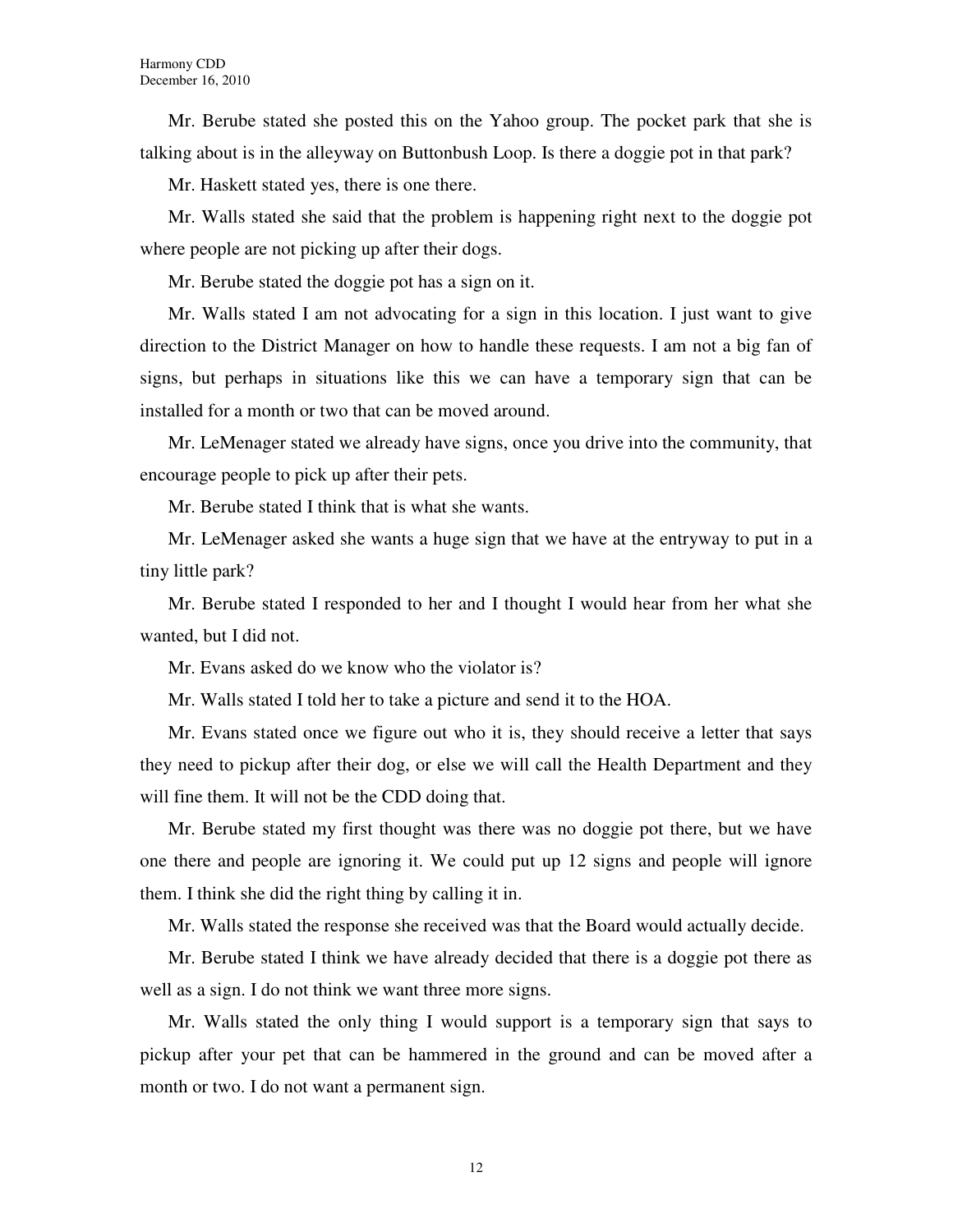Mr. Evans asked will that even help? You know you are supposed to pickup after your dog, and a sign is not going to change anything. Figure out who is doing it, knock on their door and tell them not to do it again. You would be amazed how effective that is.

Mr. Walls stated I agree. People just keep asking for signs.

Mr. Berube stated I would suggest sending this to the HOA, but this is not their park. It is a common complaint at the HOA meetings. If there was not already a doggie pot and a sign there, then I would be open to a sign in that park. It is already there.

Mr. Evans stated suggest that she talk to the person doing it and ask them not to do it anymore.

Mr. LeMenager asked did she say the people are letting their dog run off the leash?

Mr. Walls stated yes and that is where the dog does his business.

Mr. Evans stated she just needs to tell us who they are.

Mr. Walls stated if that is the instruction we want to give to staff when people call, that is fine. I am looking for direction from the Board.

Ms. Kassel stated Mr. Golgowski installed a sign in my neighborhood that says dogs and cats must be on a leash. Perhaps such a sign can go into that park temporarily. You can move the one in our neighborhood to that park.

Mr. Berube stated I like that idea.

Mr. LeMenager stated I agree.

#### FIFTH ORDER OF BUSINESS Staff Reports

#### **A. Attorney**

There being nothing to report, the next item followed.

#### **B. Engineer**

There being nothing to report, the next item followed.

#### **C. Developer – Consideration of Gate Card Access System**

Mr. Haskett stated the proposal we provided in the agenda package is for Buck Lake, which was discussed last month. There are two scenarios. One is an update for all the gates and the fencing around the pool facilities, as well as a recommendation for Buck Lake. The second is the card access system. We provided an evaluation for the two pool areas on what is working and what is not as well as suggestions to address the issues. Our recommendation for the Swim Club is to put additional landscape material around the fence area. I received proposals to extend the height to six feet from its current four feet. The current fence does what it is designed for, but it does not deter a fence jumper. The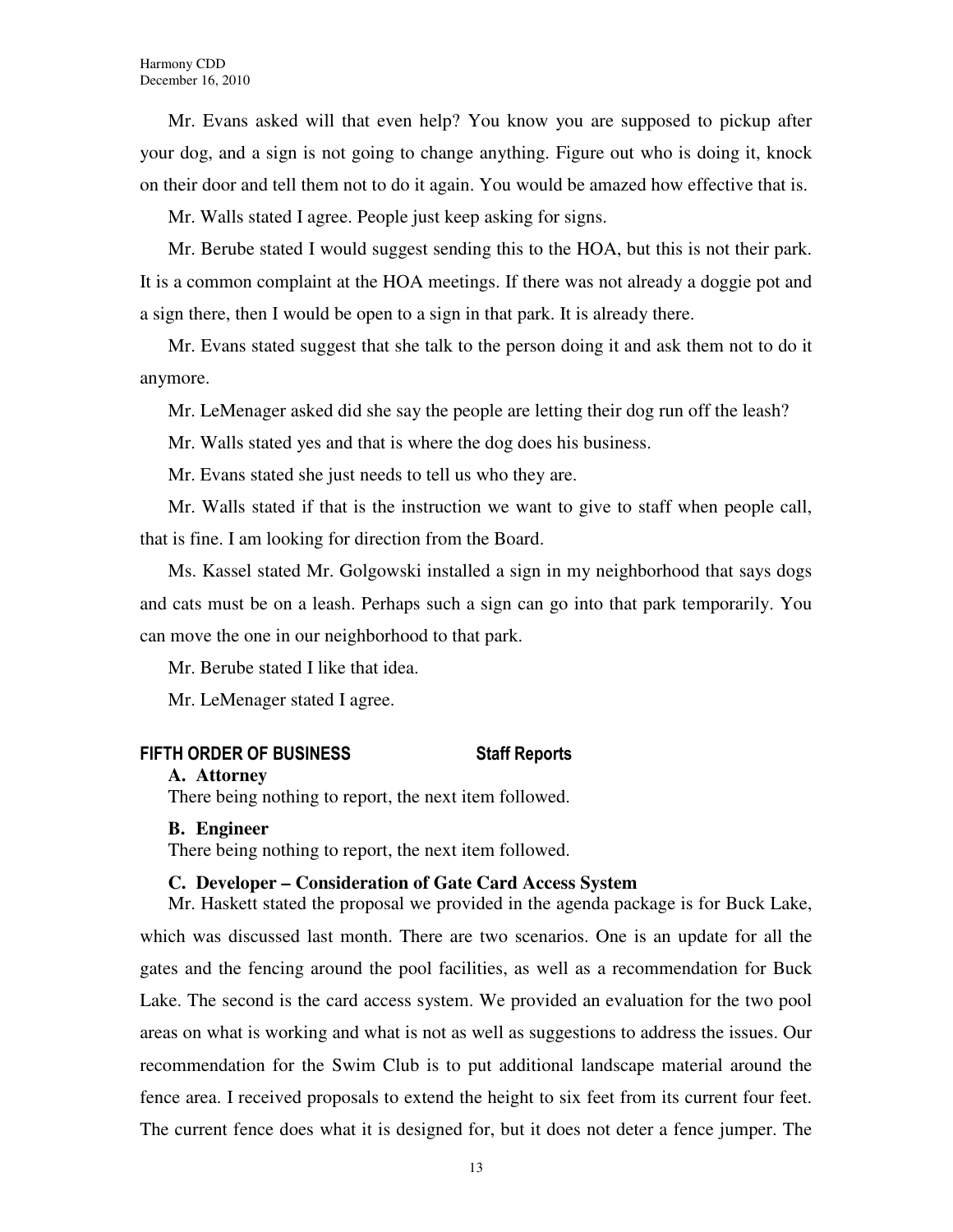cost to extend the fence height is \$19,211. I do not recommend that option. The second option I provided, instead of raising the fence height, is to install some larger specimen trees and shrubs in the gaps around the fence. You will see plant material in one of the pictures under Option D, and there is no evidence that people are jumping the fence in that area. That works there, and there is about one-quarter of the length of the fence that needs some landscaping to solve that or achieve the same effect of a higher fence. The Swim Club needs to have the main entrance gate replaced. The one that is there now is reaching the end of its usability.

Mr. Berube stated that is generally due to people standing on it trying to break the latch to get in.

Ms. Kassel asked is this the second gate we have had at the Swim Club?

Mr. Haskett stated yes, although this gate used to be at the front of the Swim Club because the other was abused. This gate is aluminum, whereas the proposed gate is steel, which will last a lot longer. That is part of the cost included in the card access proposal that was included in the agenda last month, which is why there is not a separate price provided for that gate. The fence at Ashley Park is five feet and it is in good condition. It deters most fence jumpers. My recommendation for Ashley Park is to extend it on the north and south sides to include the bathroom windows. People leave the bathroom windows unlocked and then they return later and access the pool and cabana through that window, which means they can get inside the fenced area at that point without a key. I instructed Mr. Belieff to put in two screws in the bathroom windows so they cannot raise it, but they are pop-out windows so that did not work. In order to resolve the situation, we need to extend the fence so that we are not creating any hazards for people to be able to exit the bathroom for safety reasons. The cost to extend the fence is \$1,550, which also includes a side gate. The current gate is aluminum and is falling apart from people swinging on it and abusing it. We need a second gate for safety, but it will not be a card access gate. It will simply be a locked gate to be able to meet Code.

Mr. Berube stated this gate now is basically permanently locked because there is a chain that secures it. When we change that gate, it will be another permanent lock with limited access keys, not the card access system. It will not be a usable gate.

Mr. Haskett stated the main gate for the Ashley Park pool will be replaced, as well, and it is included in the card access system proposal. There is a mag lock system that is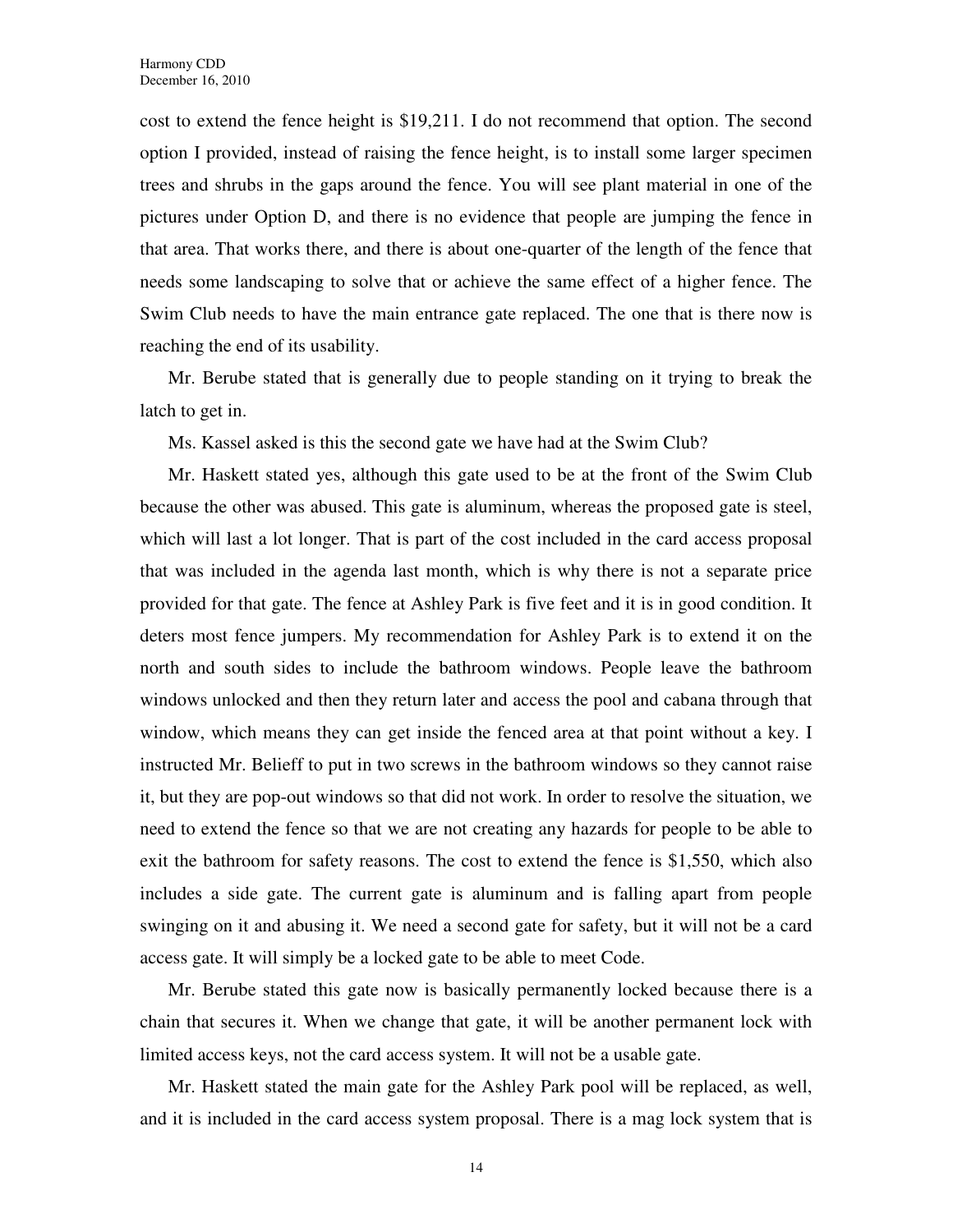put on the new gates to accommodate the card reader system. For Buck Lake, I propose that we install a six-foot fence and relocate the fence from its current location and move it back toward the boat dock. The reason for that is to reduce the cost for the card access system. The gate will be similar to the existing gate except for the curved top, and it will be steel so it will be very sturdy. One end of the fence to the left will go down to the waterline where the canal comes up, and the other end will go off into the wooded wetland area, which should prevent anyone from accessing that area.

Mr. Berube asked how far toward the dock are you suggesting we move the fence?

Mr. Haskett stated between 10 to 20 feet from the edge of the boardwalk area. That will accomplish two things. It will move the system closer to the power source to reduce costs, and we will have a four-foot gate for access. It will allow people who do not have access to be able to get closer to the lake and see what we have to offer.

Mr. Berube stated that is a good idea because it gets them closer to get a visual of the water.

Mr. Walls asked will the fence extend into the canal at all?

Mr. Haskett stated it will probably hang out a little. If anyone tries to get around the fence, they will get wet.

Mr. LeMenager stated it looks like a great compromise. It is a great idea.

Mr. Berube stated it is better than a six-foot fence right out at the front.

Mr. LeMenager stated I agree. It was very well thought out.

Mr. Haskett stated toward the end of the proposal is information for the card access system. Stanley came in at \$14,200 on their original proposal for two gates. I did receive another proposal from Stanley since they were double the original Chapco proposal. The Chapco proposal for the card access system on all three gates is \$17,730. That provides 1,500 cards. Door King is one of the leaders in gate access systems, and we are confident that the gates are designed well.

Mr. LeMenager asked did we budget for this?

Mr. Haskett stated it is a capital improvement, which you do not budget for in the general fund budget.

Mr. LeMenager stated we can take it from the remaining \$66,000 in fund balance.

Mr. Berube stated keep in mind that we still have \$30,000 budgeted for the irrigation upgrades for the grant we did not receive.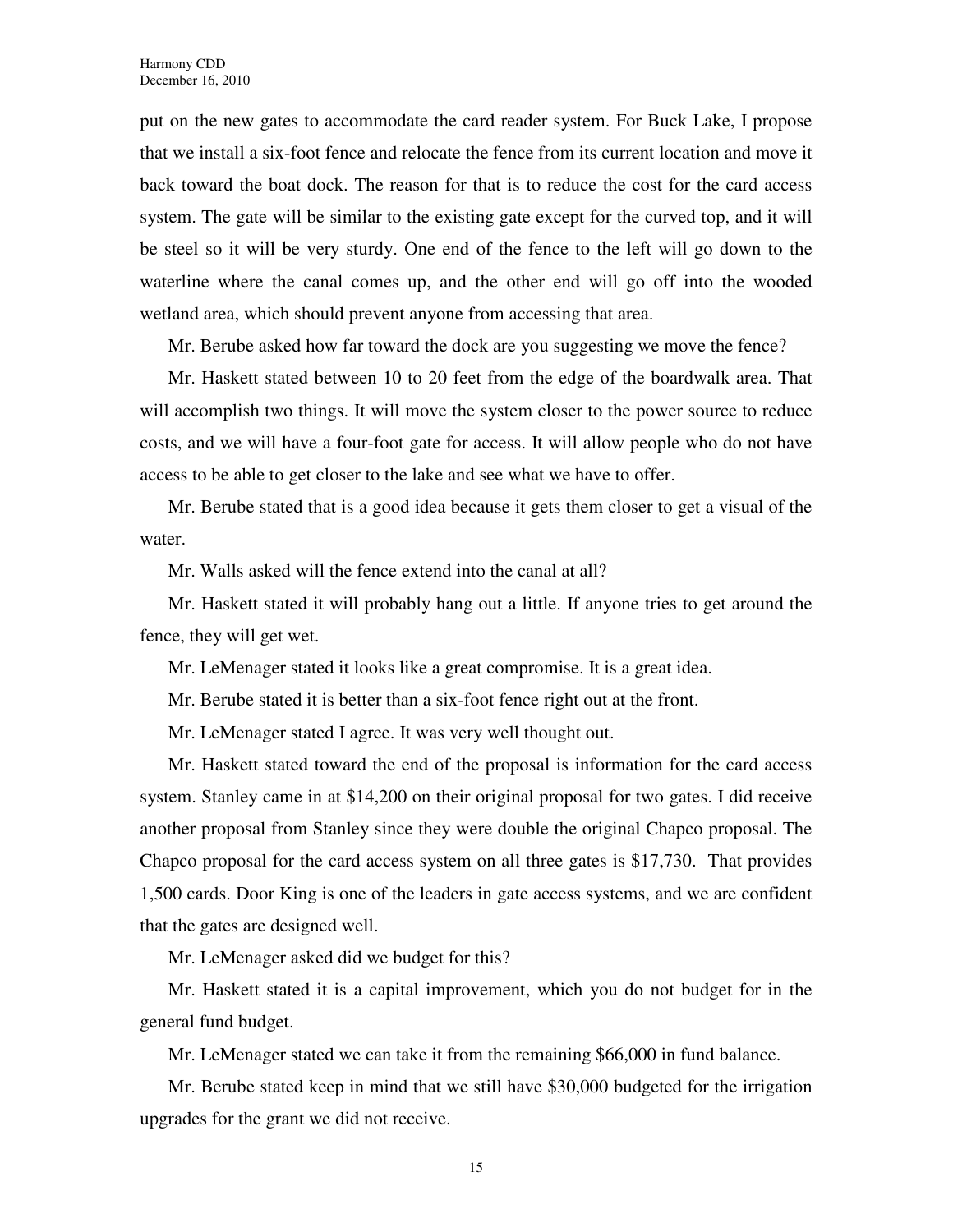Mr. LeMenager stated that money will never be spent for that purpose, so we can change that line item for this purpose.

Mr. Berube stated last month we focused on the printable cards.

Mr. Haskett stated I have researched some of that and I do not know how durable they are, but the Chapco proposal includes a sticker that is applied to the card. You can print the sticker and will not need the digital printer for the card itself. You can print the adhesive, laminated strip that will adhere to the card. The cost is a couple dollars, which equates to about \$3,000 for 1,500 cards. I think it is important to have that information to identify people and I will research it further.

Mr. Berube asked basically you are taking a standard label to apply to the card?

Mr. Haskett stated it is a label that is designed for this application. I am not sure of the exact makeup of it.

Ms. Kassel asked can it get wet?

Mr. Haskett stated based on the information I have read, yes, it can get wet, but I do not know how often it can get wet or if you can swim with it.

Mr. Berube asked is this done on a regular inkjet printer?

Mr. Haskett stated I am not sure, but we would not need a specialty printer. I just do not know what type of printer is required.

Mr. Walls stated I think this is a much better system than the keys that we have. What happens if the system goes down? What failsafe measures do we have to allow people to continue to use their cards?

Mr. Haskett stated failsafe means that if the power goes off, the gates will not be locked and you can get in and out. If the system goes down at one location, I suppose you will have to use the other pool until it got fixed. The reliability is there but anything can happen.

Mr. Walls stated I am referring to damage or vandalism, if someone smashes it with a rock or something. At that point, you have no security at that particular facility and you would not be able to get in.

Mr. Haskett stated no, you probably would not as long as there is still power to that facility. That scenario can happen now where someone breaks off their key in the lock, which keeps it locked until we can fix the gate.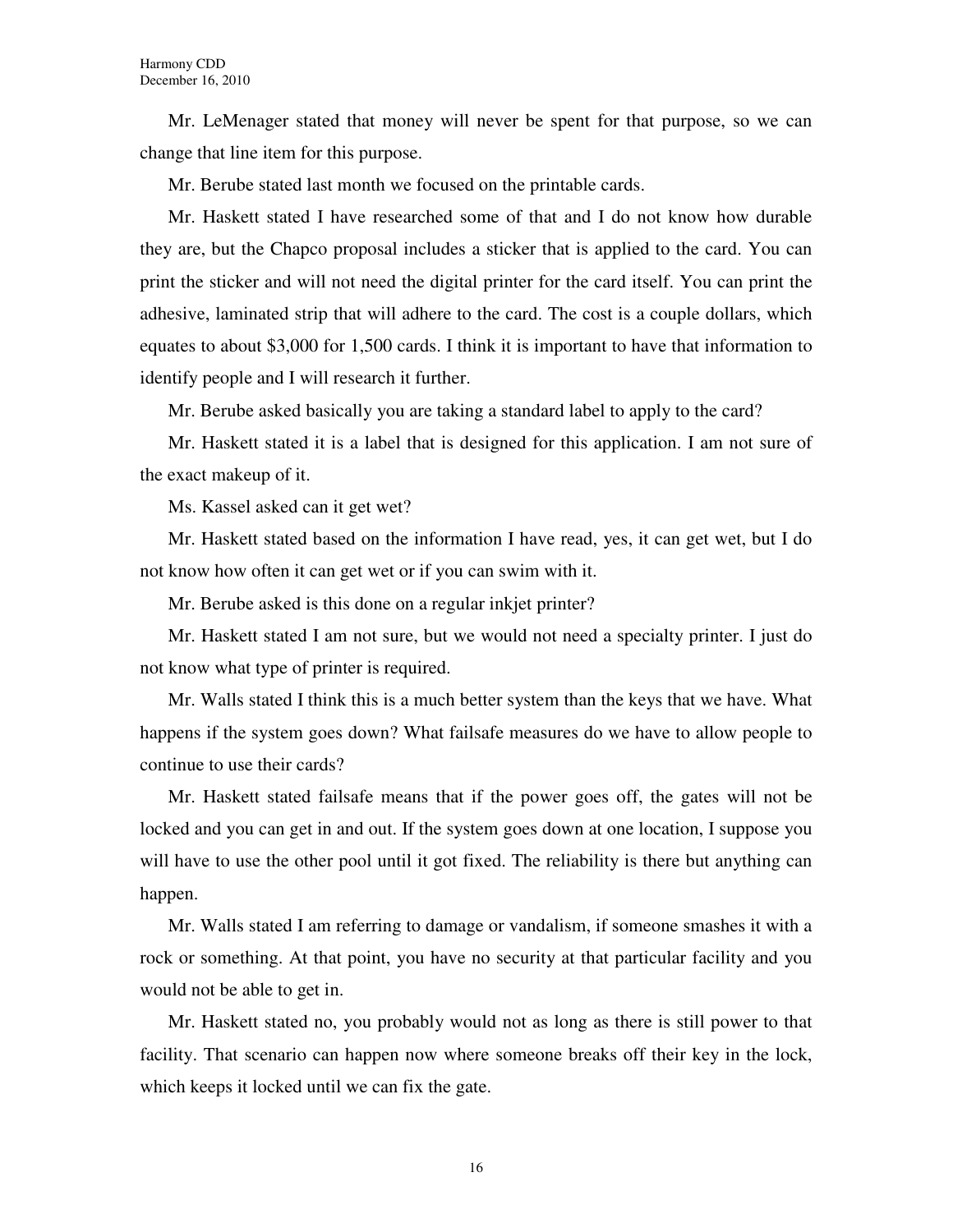Mr. Berube stated we have had people try to pry the gate open and damage it to where we have no security at the facility. In a perfect world, we would not have to worry about people bashing it in or using a tire iron to break the gate.

Mr. Walls stated that is my question. How durable are these? If someone damages it, will it cost us \$1,000 to repair?

Mr. Haskett stated there are not a lot of moving parts; it is just a blank plate and you place your card in front of it and it opens the gate when it recognizes the card. It is not a swipe card access. It is a proximity reader and you have to be within four inches of the panel.

Mr. Berube stated in one of the proposals, I recall the reader being \$500, which is not very expensive to replace.

Mr. Haskett stated there are parts readily available, and they are all stock items, so the turnaround to repair something should be rather quick.

Ms. Kassel stated we do have cameras at Ashley Park and the Swim Club.

Mr. Berube asked at some point, can we tie this into the cameras and DVR and they can all be integrated?

Mr. Haskett stated yes, and they can be live. That is part of the proposal.

Mr. Berube stated even if the labels do not work, we can purchase the specialized printer for printing the cards and the camera, which is about \$4,000. I think the labels will work fine.

Ms. Kassel asked who is going to manage this in terms of issuing the cards?

Mr. Berube stated Ms. Burgess mentioned a meeting or two ago that they had this situation in other Districts.

Ms. Kassel stated we could designate one day and have everyone come to the dog park or some other location to sign up that day.

Mr. Berube stated that is correct. Ms. Burgess indicated she would send Ms. Rosemary Tschinkel to do that since she has the experience with these cards in other communities. People can come and turn in their keys and get one of these cards.

Ms. Kassel asked do we need a workshop because we are changing some things? I do not know if we are changing any rules or if we are taking a deposit on these cards or if we are charging people for these cards. I want to make sure we do not need a workshop for something like this.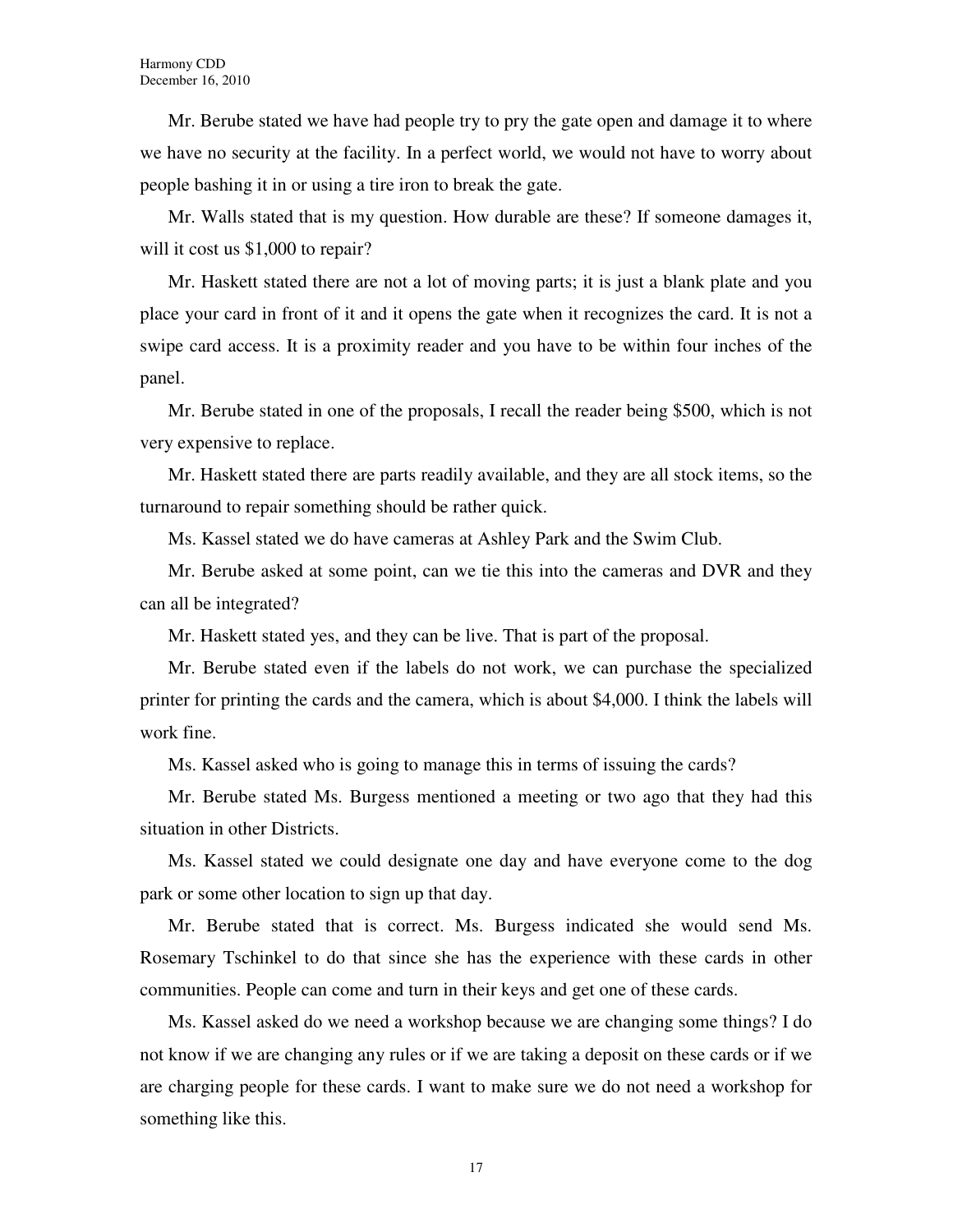Mr. Qualls stated I do not think so. Your current rules do not address physical access like you are currently discussing, but just how access is regulated.

Mr. Haskett stated when the rules were drafted, I think they contemplated a system like this, so the rules refer to an access device instead of "key" or "card."

Mr. Berube stated we will certainly need to have a discussion as to who gets a card and how much they cost. I have given this some preliminary thought. I think for owners, they get one card at no charge. They are already paying the bills for the facilities and for us to install this system. For renters, I think they should pay a deposit on a card, perhaps \$25.

Mr. LeMenager asked can we differentiate between owners and renters? All we care about are registered voters. We do not discriminate based upon ownership status.

Mr. Qualls asked are renters considered residents of the District?

Mr. LeMenager stated yes.

Mr. Qualls stated then I do not see any differentiation just because they are a renter.

Mr. LeMenager stated I am in agreement with Mr. Berube that if we can charge renters a deposit, then we should, but I do not know if we can do that.

Mr. Moyer stated in the other projects that I am familiar with, the card is issued to the owner and if the owner desires to give it to the renter, he can do that. Otherwise, the renter has to purchase a card.

Ms. Kassel stated we are talking about putting a photograph on the cards.

Mr. Berube stated by our rules, everyone who enters the facility is supposed to be identified and have a card. If there are seven people living in one house, do we issue seven cards and charge them for the extras? My initial opinion was to differentiate. If we cannot, then we need to make a decision on what the first card costs and what is a reasonable number. I think \$25 is reasonable.

Mr. LeMenager asked will we be able to turn off a specific card?

Mr. Haskett stated yes.

Mr. LeMenager stated we will have all their information and if it is deactivated, it will not work anymore.

Mr. Berube stated the problem is, if we include a photograph, it is for identification purposes. If the father gets his picture on the card because he is the primary card holder, what happens when the mother wants to use the facilities or wants her own card?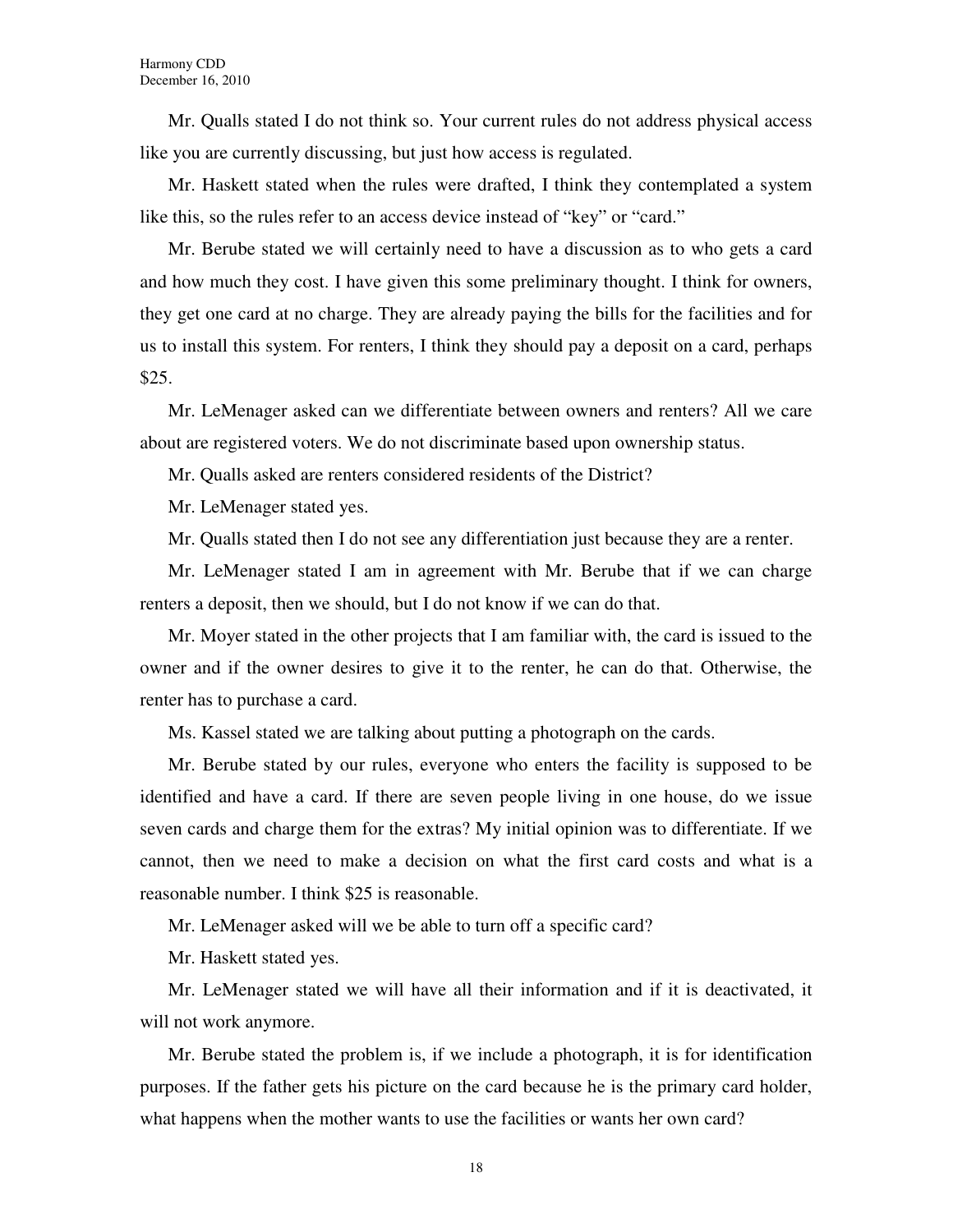Mr. Walls stated if we use photographs, then everyone needs a photograph.

Mr. Berube asked then how many cards do you give out per household before you start charging for them? You have to put a value on it, or they will disappear. Do we give every resident one card?

Mr. Evans stated we have two staff members who are really the only ones who will challenge a card holder. He will not go around to everyone at the pool and check everyone's card.

Mr. Berube stated I thought about that, too. The sign at the gate, which will need to be modified, says that if you are here, you need a card or valid identification, which the card will be the identification, but also that you have to display it.

Mr. Walls stated if you bring guests, they do not need to have identification, so a photograph on a card does not make a lot of sense if you can bring eight guests with you.

Mr. Haskett stated there are a lot of systems in other communities, and we can look at their rules and guidelines. The important thing is for the Board to decide on the system and we can work out the details.

Mr. Evans stated there is a proposal for \$17,730, which is the Chapco system. That total includes the door key for \$8,280, the Buck Lake gate for \$3,750, the 1,500 access cards for \$4,500, and \$1,200 for power needs for Buck Lake. Also included is a proposal for the Swim Club landscaping for \$5,800, the Ashley Park fence and gate for \$1,550, and the Buck Lake improvements for \$3,928.

Mr. Haskett stated I broke out Buck Lake improvements because they had the gate and the card access system in the same proposal. That is how I came up with the Buck Lake gate itself for \$3,750. The total price for everything is \$29,008.

Mr. Evans stated the total of the four items I described above is \$17,730. You need to add the Buck Lake improvements, which include a new fence, for \$3,928, the Ashley Park fence and gate for \$1,550, and the Swim Club landscaping at the fence for \$5,800.

Ms. Kassel asked is the \$5,800 for shrubs included in the proposal?

Mr. Haskett stated yes.

Mr. Evans asked what about the proposal for \$14,200?

Mr. Berube stated that was from Stanley, but it did not include Buck Lake.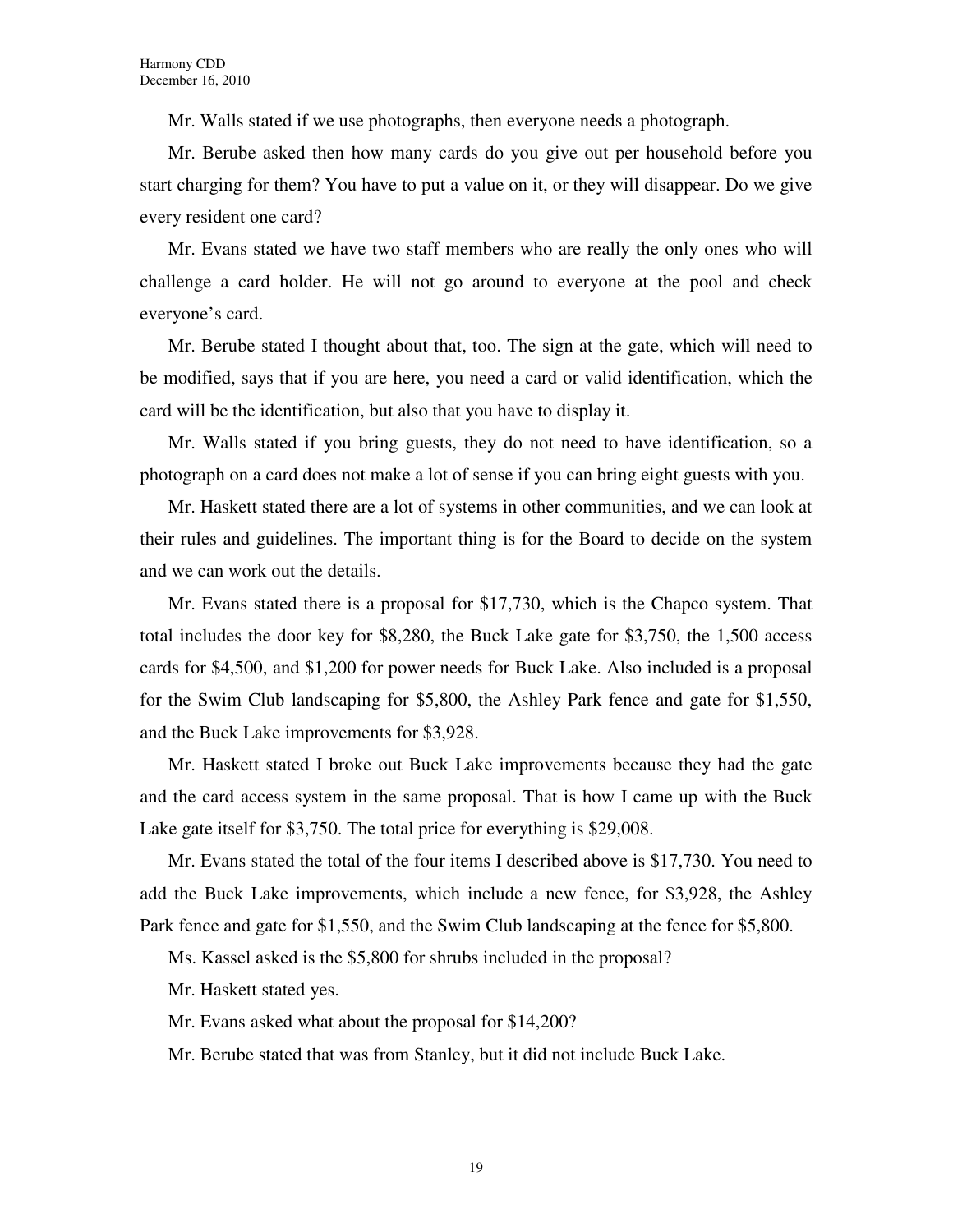On MOTION by Mr. LeMenager, seconded by Mr. Berube, with all in favor, approval was given to accept the proposal from Chapco for the gate card access system, in the total of \$29,008, as discussed.

Mr. Evans stated at our next meeting, Mr. Haskett will outline what some other communities do with similar card access systems and how they implement the changeover.

Mr. Haskett stated that is correct. This will need to be done systematically to allow people time to turn in their keys before we convert to the new system.

Mr. LeMenager stated you can combine it with one of your events.

Mr. Berube stated we will need an article in the newspaper explaining how to get it done and when and where.

Mr. Moyer stated staff will rename that line item in the budget accordingly.

Mr. Berube stated I thought we had already designated it for about \$20,000 during our budget discussions.

Mr. Evans stated we had discussed a range of figures and told him to provide us with what he needed, without forcing him into a budget number.

Ms. Kassel stated we have \$20,000 in the budget for security, which is the proposal for \$17,730.

Mr. Berube stated I understand, but since Mr. Moyer is going to rename the \$30,000 irrigation line item, I think we should use that budget item.

Mr. Berube stated the Luke Brothers invoicing this month is dated October 1, 2010, it shows it was received on October 4, 2010, and it was approved on December 2, 2010. It also looks like we do not have a November invoice in our approval list. It seems a little slow.

Mr. Haskett stated you are correct; I was using it as a tactic to keep them on track and make sure that everything we were paying for was provided to us. Rather than deducting items off the invoice, I am holding the entire invoice until it is done correctly.

Mr. Berube asked what is the status of November's invoice? Are you holding that for leverage?

Mr. Haskett stated no, I did not receive it in time to include in the agenda package.

Mr. Berube asked are they up to date on everything performed for November?

Mr. Haskett stated yes.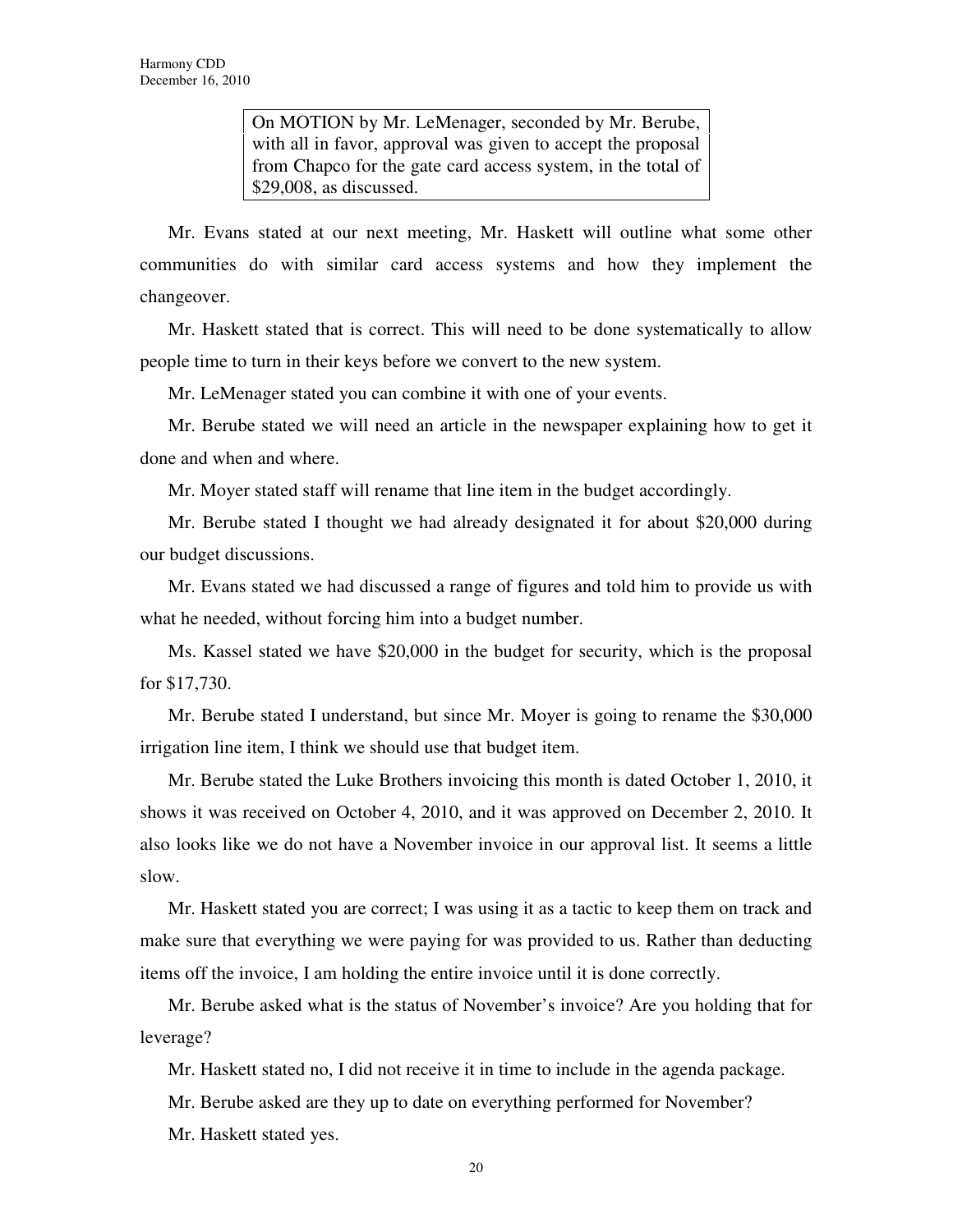Mr. Walls stated I like that tactic. But does this District fall under the purview of the Prompt Payment Act?

Mr. Qualls stated yes.

Mr. Walls asked are we still in compliance with that?

Mr. Qualls stated I can research that and look at when the invoice was received and when payment was tendered.

Mr. Moyer stated if the invoice was held because of a discrepancy between what was invoiced and the work that was performed, there is a legal basis not to pay that.

Mr. Tome stated it is important to note that there was communication with their controller and CFO, as well.

Mr. Berube stated I am not trying to indicate that anything was wrong. I am trying to follow the process on these matters.

Mr. Haskett stated the irrigation was an issue because they invoiced us for them all at once, and I wanted to be sure each of them was installed since it was a significant dollar amount.

## SIXTH ORDER OF BUSINESS Supervisor Requests

#### **A. Consideration of Revisiting the Start Time for All Meetings to 6:00 p.m.**

Mr. Walls stated I am disappointed in the small turnout of residents at tonight's meeting. I still believe this is the best time to hold meetings because it is the best opportunity to allow the most people to be here. I will withdraw my request for discussion.

Mr. Berube stated I think you have a valid request for discussion. I have been attending these meetings for five years, and there were many times when I was the sole resident. As I have watched the complexion of the Board change, everyone has struggled with what to do. The happy medium became half of the meetings during the day and the other half in the evening. In my five years of experience, there is no discernable change in when people attend these meetings, regardless of the time. What bothers me is that the HOA meetings will have 30 or 40 people attend because they are mad they received a sticker on their car or a letter about their lawn. The business we handle is far more important but that astounds me.

Mr. Walls stated I withdraw my request for another time.

Mr. Berube stated we have discussed this year's schedule, and it has been posted.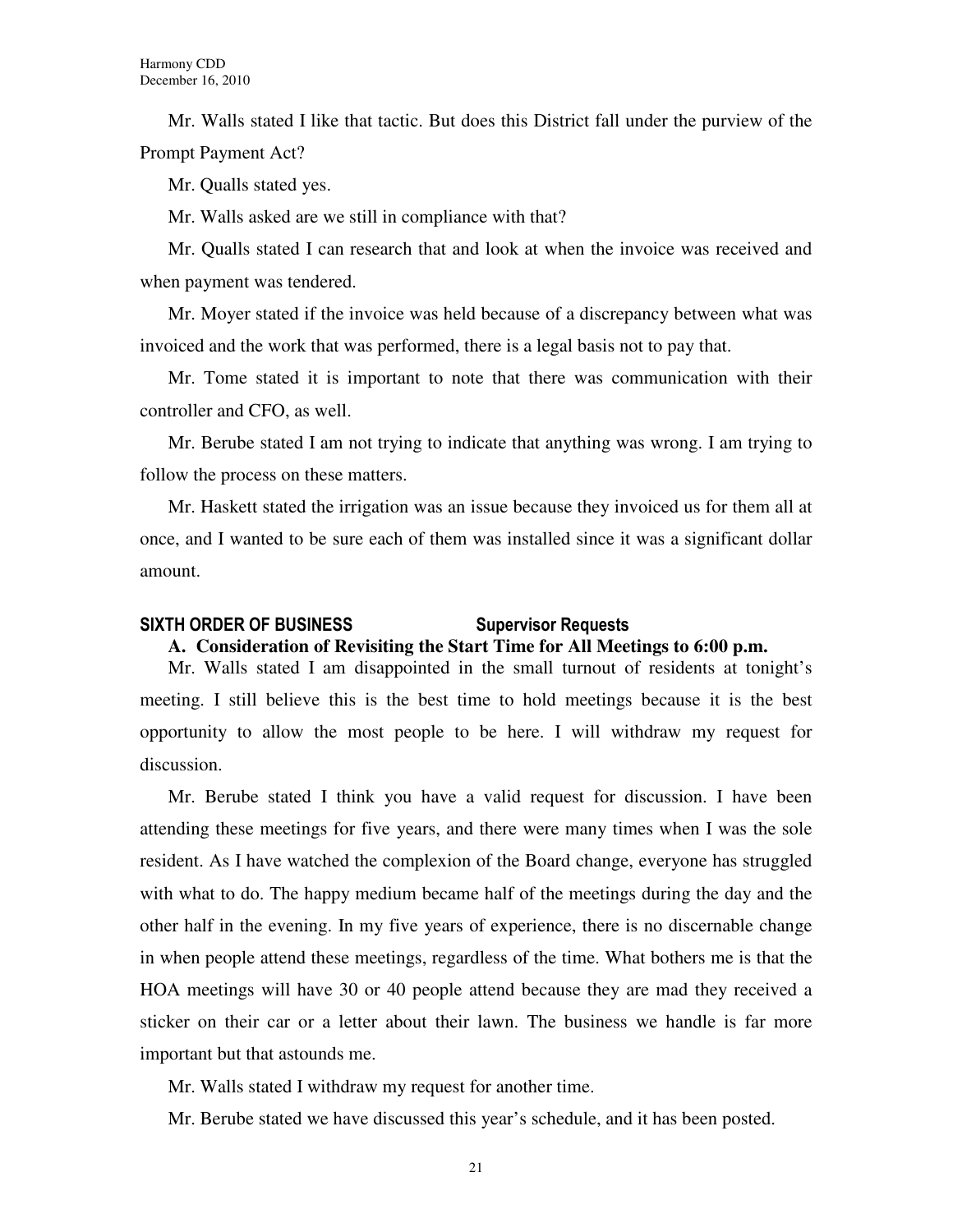#### **B. Contract Spreadsheet**

Mr. Walls stated I asked Mr. Moyer's office to provide a spreadsheet of all the contracts we have with vendors, their amounts, and when the contract was awarded. I want to point out that one thing jumped out at me when I was reviewing this spreadsheet. We have three firms that have had continuing contracts with the CDD since I was literally in high school, over 10 years ago. I am not saying that longevity is a bad thing or that these firms are offering bad services or even that we should change. But I would like to see some type of review of these contracts that ensures that their dollar amounts are within the current market conditions and prices that other firms are offering in today's market for similar services. I do not know how we go about doing that, and it is not something to decide on tonight, but I would like to see us work toward that as we move these contracts into the next fiscal year. I bring it up because these contracts make up over 60% of our administrative budget and it is over \$100,000 a year. I want to be sure we are covering our fiscal bases with respect to these contracts that continue every year.

Mr. LeMenager stated with respect to legal counsel, that was a question that I raised and the previous minutes will show that discussion. We came to the conclusion that costwise there would be no appreciable difference in cost. I do not recall a similar conversation about the engineer unless we had that conversation when they changed their name.

Mr. Berube stated Mr. Evans raised something important in this regard a couple months ago, and I am not discounting what Mr. Walls is saying with regard to making sure we receive the best value for the money. The way we are viewed in the outside business community and by the investors is that if you are constantly changing suppliers, people tend to wonder what may be going on.

Mr. Walls stated I am not advocating that we change anything. I just want to review the market and see what other CDDs are paying for other firms or the same firms to make sure we are getting the best value for our money. I am not bringing any suggestions right now, but I would like to see us come up with some method.

Mr. LeMenager asked does the amount shown for Severn Trent include our two employees?

Mr. Moyer stated they are broken out in another budget line item. The administrative fee covers the management portion, the accounting portion, the clerking portion and the

22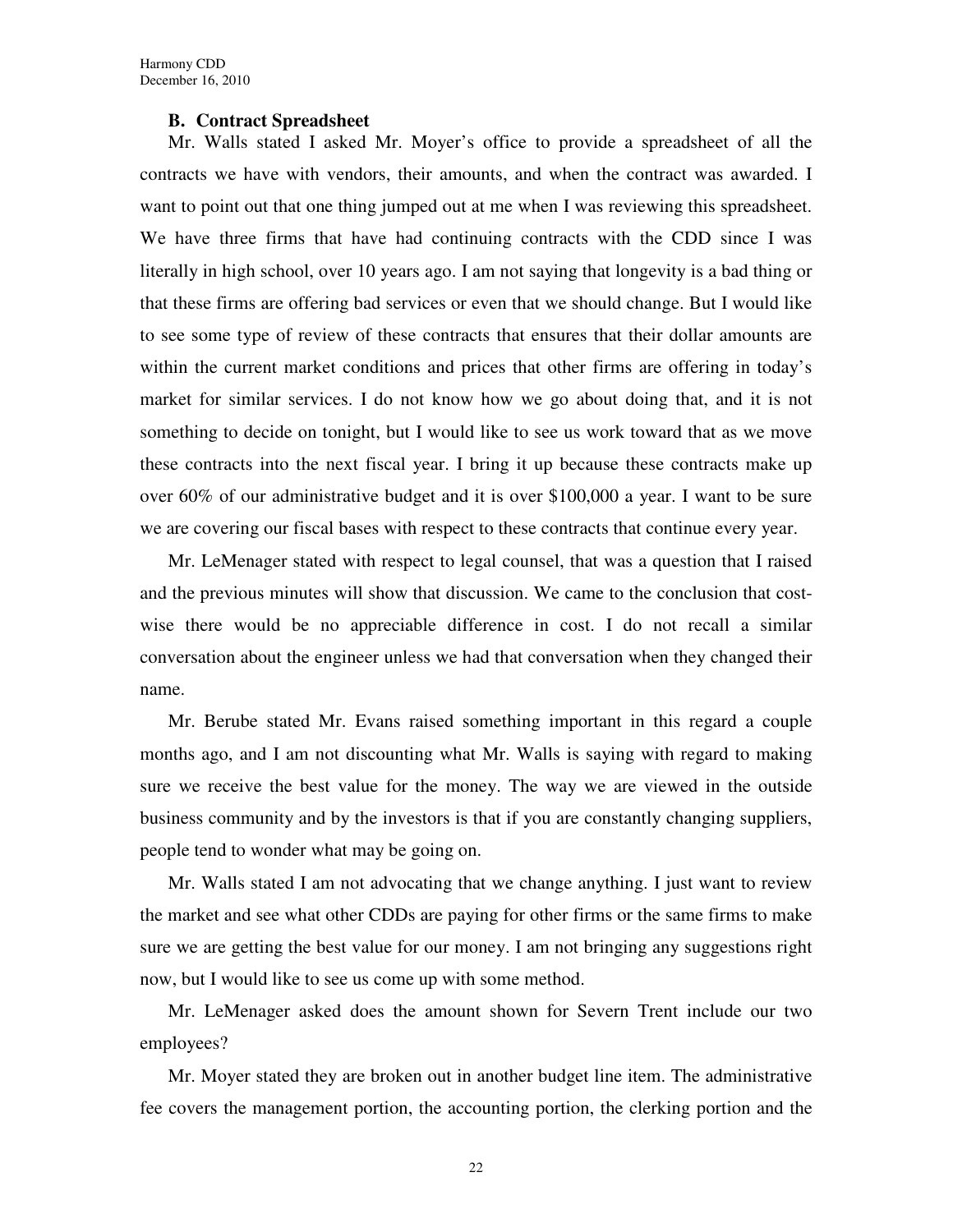assessment portion. The amount for field services is not included in the administrative fee.

Mr. Berube stated at some point before budget season, perhaps Mr. Walls can remind us.

#### **B. Consideration of Adding Agenda Items by Motion**

Mr. LeMenager stated I think we have gotten to a point where we are doing things now and they are getting into the agenda package. There was a time, even eight to ten months ago, where we would come to a meeting and there would be a stack of information that we had never seen. I would like to propose that to the extent we have a non-agenda item proposed to us, it can still be considered and voted on, but such action would require a unanimous vote for non-agenda items.

Ms. Kassel stated we had two items tonight where we were presented with the proposals at this meeting. What you had mentioned in previous meetings is that we are given all this information at the meeting without having time to review it before we are asked to make a decision. I am not against what you are proposing. It is a good idea.

Mr. LeMenager asked what constitutes an agenda item?

Ms. Kassel stated one item was in the aquatic maintenance report and the second under the developer's report. They are not additional agenda items. Perhaps we do not word it as "agenda items" but any new proposals.

Mr. Moyer stated a Board member always has the right to enter a motion to table, which takes precedent over any other motions. To the degree that any Board member is not comfortable with any item, even if it is on the agenda, you can always move to table that item to the next meeting. That might be a way to handle part of that. If you were not comfortable with anything raised at tonight's meeting, you could have continued those items. Also, if there is something that is really urgent, Mr. LeMenager's suggestion that it be added to the agenda by motion is something that is routinely done as part of government meeting procedures. If you want to make it by unanimous vote, then you can enter a motion now that such items require a unanimous vote for approval, and that is the way we will conduct District business in the future.

Mr. Walls stated I appreciate Mr. Haskett putting this presentation together. It looks great. I would like to see that kind of information in the agenda package so that I have time to review it. It was a clear presentation and I understood it and felt comfortable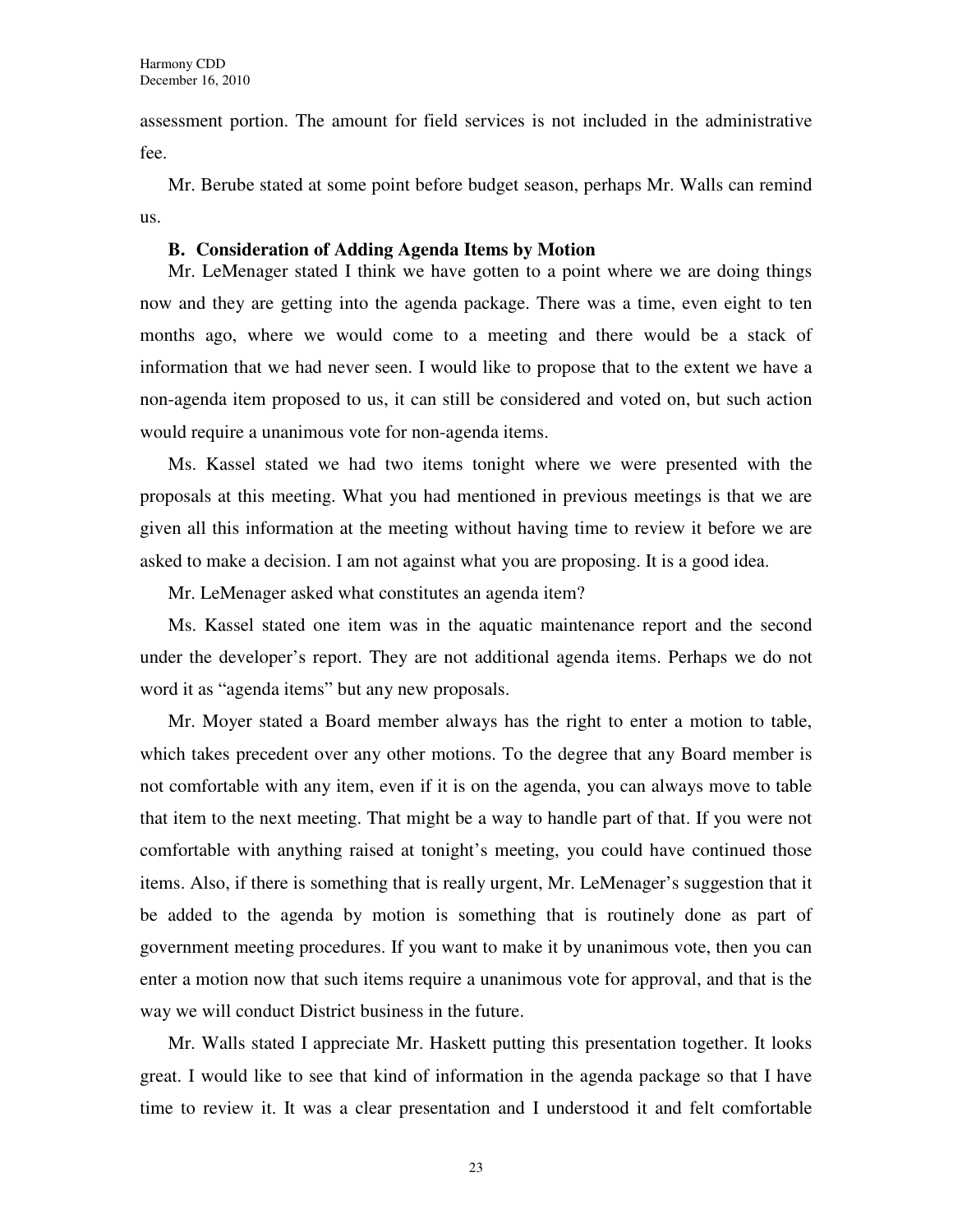voting on it tonight. But I would feel more comfortable if I could have seen it last week. I understand the short timeframe this month however.

Mr. Berube stated I understand Mr. LeMenager's concern, and we used to get stacks of paper. It has gotten a lot better. I hate to see another rule put in place because there is always an unintended consequence. I think there is an exit strategy with things that we are not comfortable with, as Mr. Moyer mentioned, by tabling it. I think it all started with the painting proposal for the Swim Club because it came up at the last minute and Mr. LeMenager would have voted against it if he had time to review it because he did not think it needed painting. I understand that. I am torn on this issue because I understand why we have an agenda. But I have seen rules put in place and signs installed and then we have to go back to address things because we missed something. I would like to simply do as Mr. Moyer suggested, that if you do not like an item, ask that it be tabled.

Mr. LeMenager stated that is fine. I would like to revisit this from time to time to make sure everything is included in the packages and we do not start receiving a lot of information at the meeting.

Mr. Walls stated I like the idea if we want to add an item to the agenda that was not specifically listed that we add it by unanimous vote.

Ms. Kassel stated we can raise anything under Supervisor requests.

Mr. Evans stated that is correct. We already have a mechanism in place where if anyone has any objection to anything, at least you can raise it and present it to the Board and make your case. If someone else wants more time to look at it, just say that you want to table it. We have done that countless times. If it is something that is simple to understand, we can certainly consider it. If it is something that we have discussed at great length, like some of these issues, it is fine if we have the opportunity to make that decision if we are all comfortable. We have a good check system in place.

Mr. LeMenager asked if an item comes up and we do not feel that we have had enough time to take a vote, are we required to vote?

Mr. Qualls stated if there is a motion and a second, and the Chairman states the question, you are required to vote. If a motion is not seconded, you cannot vote.

Mr. Moyer stated if there is a motion and a second, if you do not feel comfortable voting on it, then you vote no.

Mr. Berube stated or get it stopped before the motion and the second happen.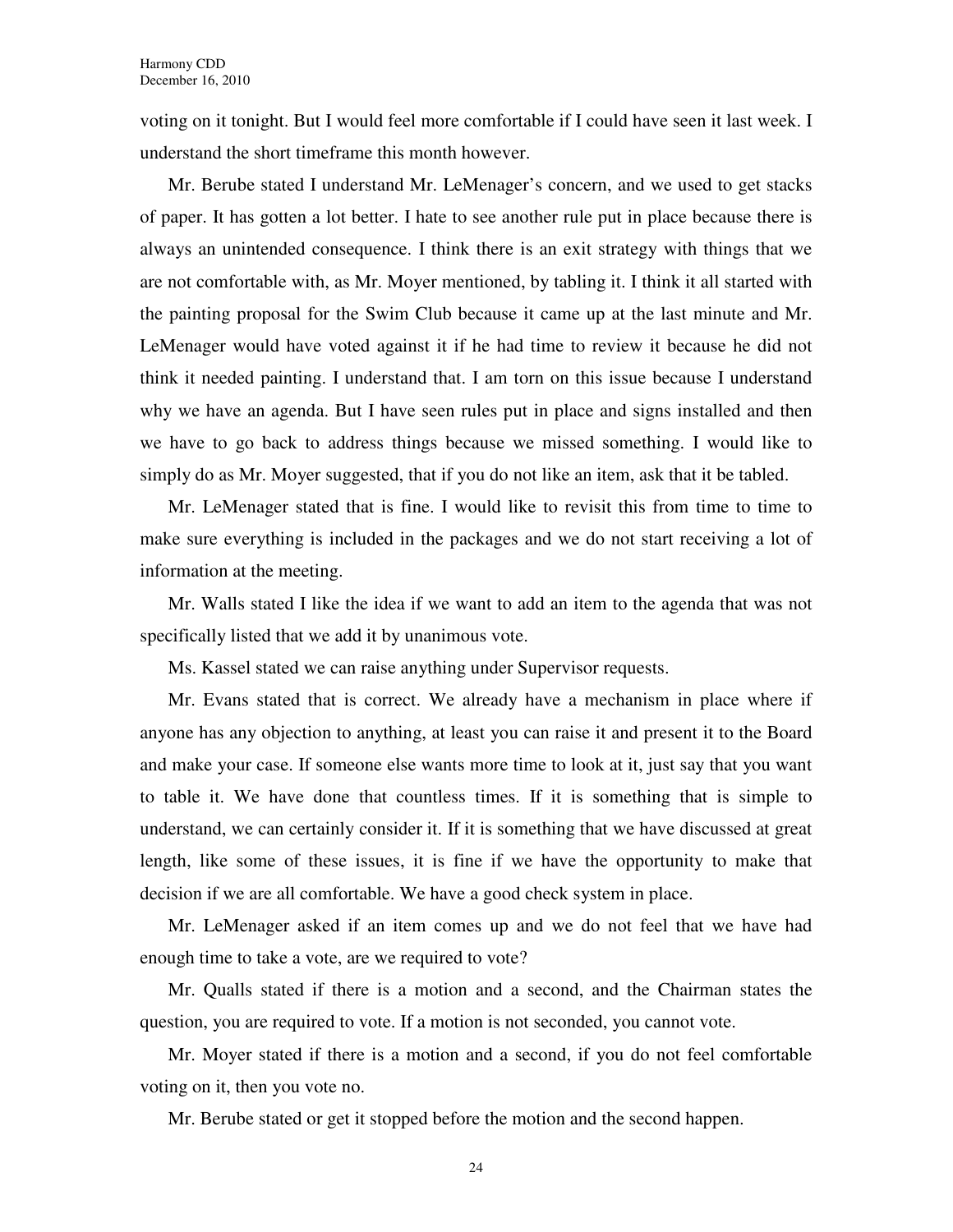Mr. Evans stated typically I will ask if there is a motion for something. All you have to do is make a motion to table it, before there is a motion to approve and a second. That is easy enough to implement.

#### **D. Miscellaneous Requests and Comments**

Ms. Kassel stated I would like to know about the Central Bark water supply. We noticed that the irrigation for the new stables comes off that. Is the CDD paying for that or is the developer?

Mr. Tome stated the Harmony Development Company is paying for that.

Mr. Evans stated the District does not own that dog park.

Mr. Tome stated that is correct from a deed standpoint but there is a use agreement with the District.

Mr. Berube stated a year or so ago there was a decision made to discontinue providing coffee at these meetings. This goes to Mr. LeMenager's comments that this District needs to become more self sufficient. This room is provided to us every month and there is no money being paid to the group that owns this building. If they were not cooperative, we would not have a place to meet. We have to pay for a meeting room somewhere or come up with something. It goes toward being self sufficient by hiring our own staff and storage facility. We need to stop leaning on the Development Company and their good nature. I think we should be paying for the rental of this room. They clear it out and set it up for this meeting. When we are finished, they have to reset it for the next event. If that comes down to paying for a pot of coffee, then I support that. Personally, I enjoy having a cup of coffee.

Mr. LeMenager stated I enjoy a cup of coffee, as well. I tend to agree that we receive the use of this facility is 100% free. If giving them \$50 a month for coffee, or whatever the number is, I agree that we should support the local business.

Mr. Tome stated we will not charge a rental fee, but there will be a nominal fee for water and things of that nature. There will not be a base fee for labor to setup the room.

Mr. Berube stated Mr. LeMenager and I have commented in these meetings for some time that we need to be more self sufficient. If you sold this building and we did not have a use agreement with the new buyer, then we would be paying someone for the use of this building.

Mr. Tome stated we would charge the same whether or not you have a lease. The key is if you purchase beverages.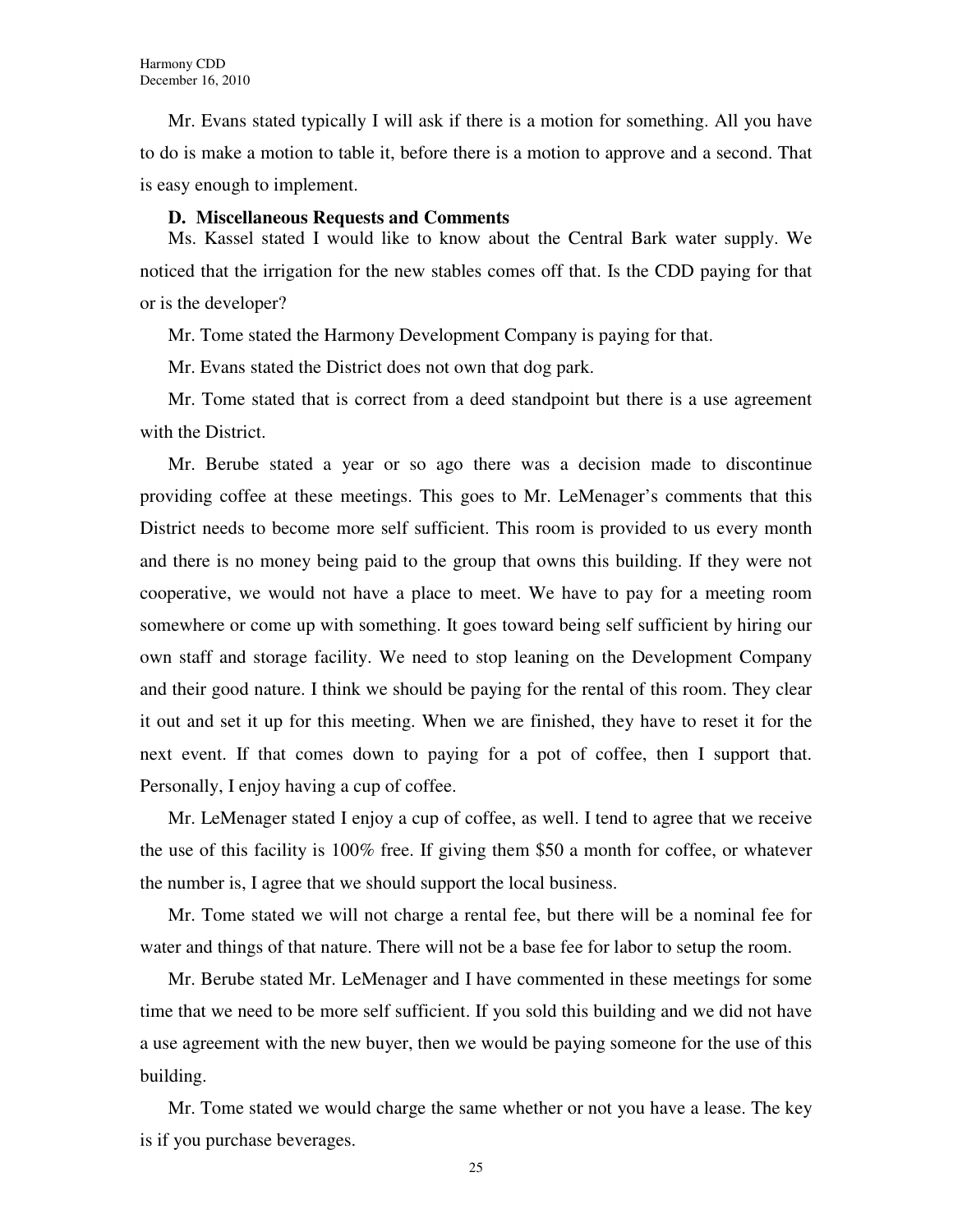Mr. Evans asked do we want to go back to have refreshments at meetings?

Mr. Berube stated I would like to do that.

Mr. LeMenager stated I am in support of that.

Mr. Walls stated I am not in support. I can bring my own beverage. I do not want to charge the CDD for my drink.

Ms. Kassel stated I understand where they are coming from. It is a good faith gesture that they would appreciate but they do not necessarily need. I am not entirely in favor of it, but I am not entirely against it.

Mr. Evans stated I understand it is a good faith effort. You need to look at it from a business standpoint. How much was actually utilized? Tonight, it would be nice if we had some water and coffee. It would be a nice gesture of interaction to share with the restaurant. You bring up a good point. The value of this room being totally setup for us is more than \$50.

Mr. Tome stated we are concerned about the perception that we are taking advantage of the CDD because water and coffee are setup. As the operator of this room, we do not want to get into the business of just collecting a fee for water. It is a perception issue, a goodwill issue, whatever it may be.

Mr. LeMenager stated you used to provide it.

Mr. Evans stated they charged us for it.

Mr. Tome stated historically we look purposefully to piggyback meetings like that, such as having a CDD meeting after an HOA meeting or having Toho Water Authority after an HOA meeting.

Ms. Kassel asked what is the implication of what you are saying? We used to have water and coffee and they charged us.

Mr. Evans stated we can simply go to the restaurant if anyone wants a cup of coffee.

Mr. Tome stated from previous meetings, there is a lot of coffee that is wasted.

Mr. LeMenager stated that is fair enough.

#### SEVENTH ORDER OF BUSINESS Audience Comments

Mr. David Leeman stated my main point is, I do not think it is the CDD Board's job to get people to pickup after their dogs. I think you have a lot of other things to do and that should be taken care of individually by neighbors among themselves. As far as the meetings to all occur at 6:00 p.m., this was the wrong month to raise that issue because it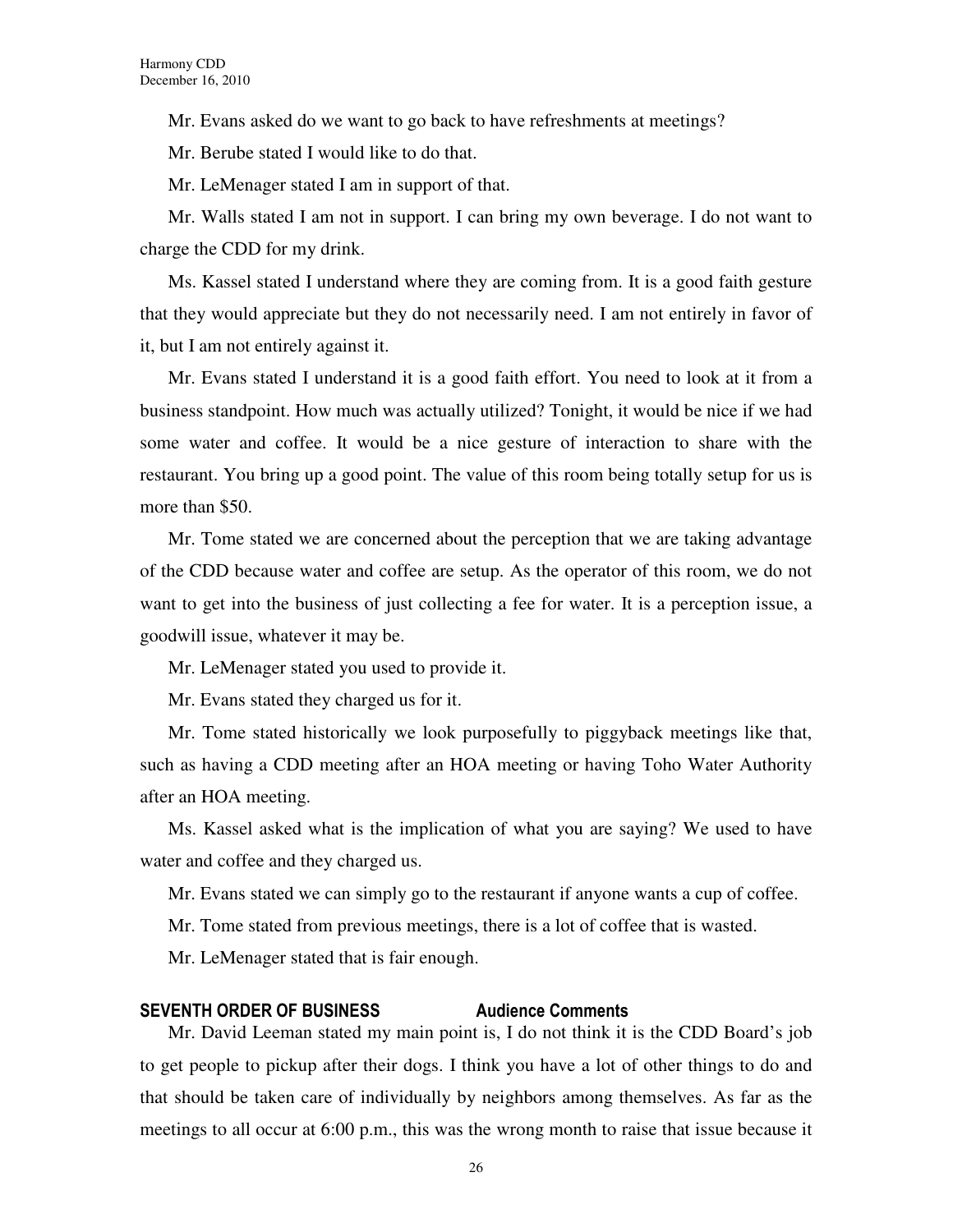is on the third Thursday when the other meetings are usually on the last Thursday of the month. That is probably why there are not many in attendance. It has been my experience, and I have been coming for years, that there is a larger number of people who attend the evening meetings. I do not know how many more, but your point is well taken. I would appreciate if you bring this up again at the January meeting.

Mr. Walls stated I plan to.

Mr. Leeman stated it will still be the same Board, so I do not know what will happen for a vote, but there will be more people to listen.

Mr. LeMenager stated I suggest you do it at the February meeting since the January meeting is in the morning.

Mr. Leeman stated this goes along with what Mr. LeMenager and Ms. Kassel said, that I feel cheated. It goes along with these things that there was nothing in the agenda about a pond planting proposal. If there had been, I would have reviewed it and given my comments to the Board. Instead it comes up under the report. This is a proposal, not a report. This company cannot even send a representative to the meeting and they send Mr. Golgowski to be their salesman? They should at least show up if they are going to present a proposal. Specifically related to the pond planting, is the Board aware that there is a resident initiative to plant the ponds since 2005 and that costs nothing? You are still willing to spend taxpayer money to go faster even though the aquatic company has given you nothing concrete that you are getting your money's worth?

Ms. Kassel stated I am aware of the resident pond plantings because I have participated in them and I know they are free. However, they are infrequent. The number of plants that are installed at each pond planting is a fraction of the proposal that we approved tonight. If you have to purchase the plants, then they are not free.

Mr. Leeman stated you do not have to buy them. The plants propagate themselves once they have been installed. The plants that the residents installed have come from other ponds in Harmony. The only drawback from the resident initiative is that it will take a little longer.

Ms. Kassel stated it will take a lot longer.

Mr. Leeman stated there is no guarantee with these new plants. We think it will improve the health of the ponds, but there is no guarantee of that. The pond maintenance company has given you no indication that is and you indicated that it will be three to five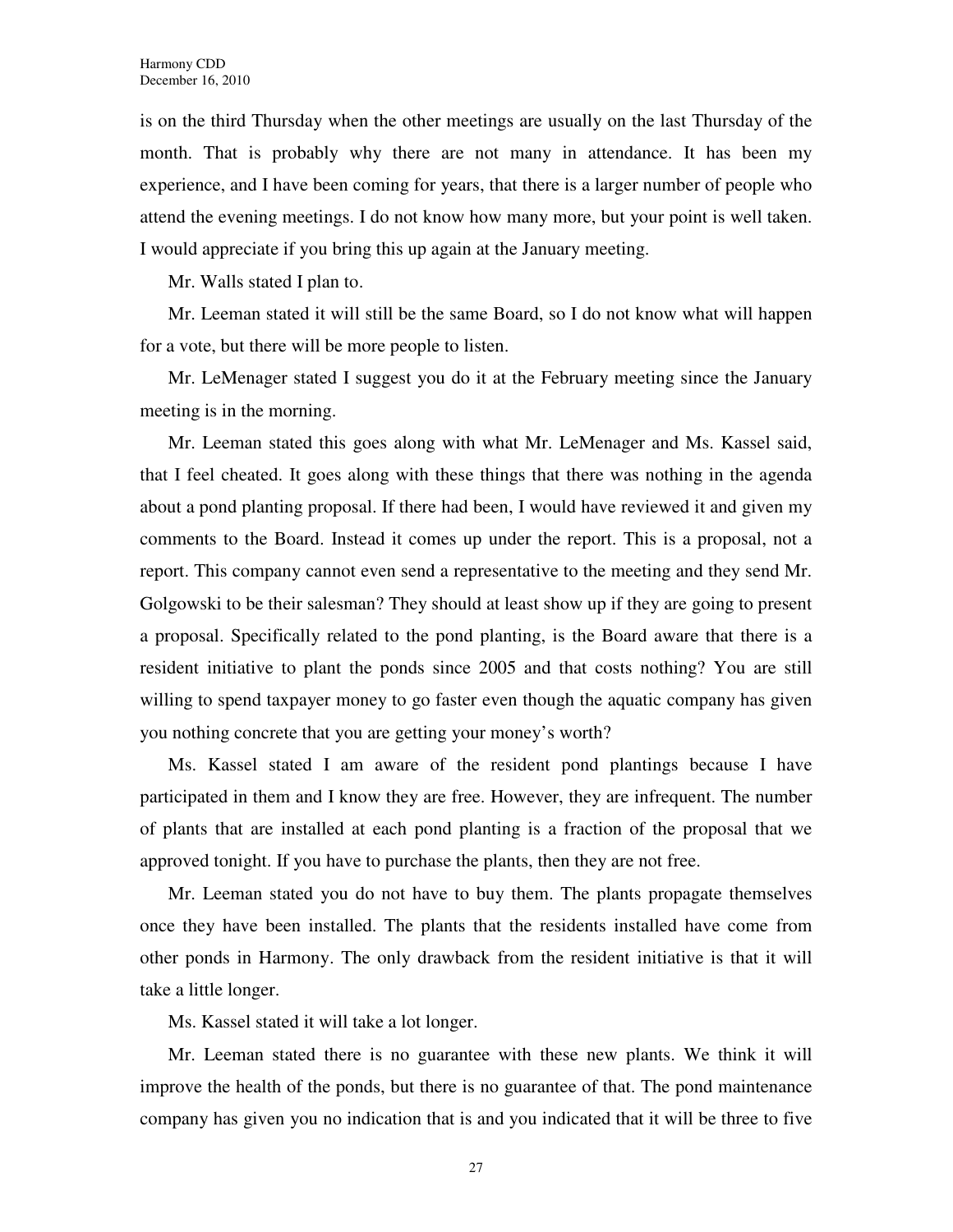years before we even know. What is the rush? It may only be \$3,000 but it all adds up to real money. If one of these pipes breaks, you will have \$3,000 to spend on that repair if you do not spend it on these plants. I would like to request that if there are proposals like that, they should go on the agenda so that the residents can review them in a spirit of transparency and accountability. I had no voice in this whatsoever. The item was raised, you discussed it and made your decision, and I am commenting on it after the fact. I do not mind personally if you disagree with me. I do not mind if you spend money on the plants. I did not see any of the comment forms.

Mr. Moyer stated they are in the back of the room with the agendas.

Mr. Leeman stated I would like to know, as Mr. Walls mentioned, that we check out our contracts to make sure we are getting our money's worth. I would like to know and I would like you to pursue the idea that we are going to get our money's worth before we spend the money, especially since there is this resident alternative that costs you nothing. If you know and if they can give you a reasonable assurance that we will spend less on chemicals, that they will look better, that they will be easier to maintain and cost us less on maintenance, then by all means, spend the money because you are getting your money's worth.

Ms. Kassel stated they did.

Mr. Leeman stated no, they did not. The response I heard was "I hope so." There is no data set unless you have one that I do not know about. I have not seen anything like that. If they provided you with something that said they planted 10 ponds in Orange County and the chemical cost decreased by 50%, then go for it right now. But there is nothing like that. I want you to guard our money as best you can by getting a reasonable assurance that you are getting your money's worth. If all you want is pretty flowers and you feel you are getting your money's worth for only that aspect, that is fine, but make sure a proposal is for something cosmetic and we are hoping for other benefits later on. Please provide me with the opportunity to speak to those things beforehand and not come up afterwards to make comments.

Mr. Berube stated to your point, I think you are right, but the reality is that most of these meetings, right or wrong, County Commission meetings included, conduct the business in the beginning, and audience comments are almost always at the end of the meeting. I do not know that we did anything different tonight than we typically do.